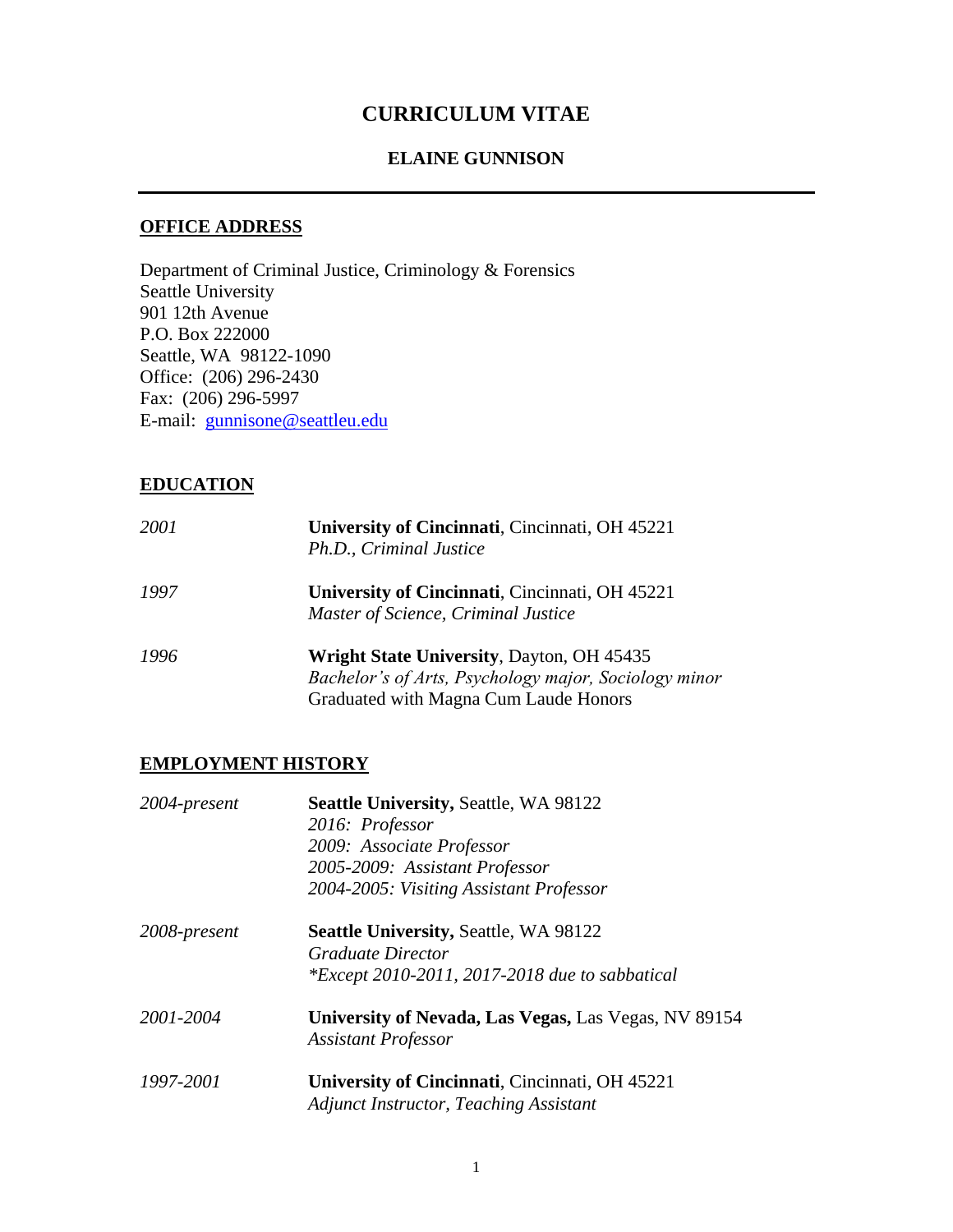## **PUBLICATIONS**

| 2021 | Elaine Gunnison and Jacqueline B. Helfgott. "Process, Power, and Impact<br>of the Institutional Review Board in Criminology and Criminal Justice<br>Research." Journal of Empirical Research on Human Research Ethics,<br>$16(3): 1-17.$                                                                                                   |
|------|--------------------------------------------------------------------------------------------------------------------------------------------------------------------------------------------------------------------------------------------------------------------------------------------------------------------------------------------|
| 2020 | Jacqueline B. Helfgott and Elaine Gunnison. "Gender-Responsive Reentry<br>Services for Women Leaving Prison: The IF Project's Seattle Women's<br>Reentry Initiative." Corrections: Policy, Practice & Research, 6: 1-30.                                                                                                                   |
| 2020 | Jacqueline B. Helfgott, Elaine Gunnison, Jennifer Sumner, Peter Collins,<br>and Stephen K. Rice. "If Someone Would Have Showed Me": Identifying<br>Pivotal Points in Pathways to Crime and Incarceration Through Prisoner<br>Self- Narratives" International Journal of Offender Therapy and<br>Comparative Criminology, 64(6-7): 609–634. |
| 2019 | Tamura, Kabrianna, and Elaine Gunnison. "Hearing on the Deaf Penalty:<br>The Intersection of Deafness and Criminal Justice." Journal of Qualitative<br>Criminal Justice and Criminology, 7(3): 215-239.                                                                                                                                    |
| 2018 | Jacqueline B. Helfgott, Elaine Gunnison, Autumn Murtagh, and Bridgette<br>Navejar. "BADASSES: The Rise of Women in Criminal Justice." Women<br>and Criminal Justice, 24: 235-261.                                                                                                                                                          |
| 2017 | Jacqueline B. Helfgott, Elaine Gunnison, Peter Collins, and Stephen K.<br>Rice. "The Power of Personal Narratives in Crime Prevention and<br>Reentry: Process Evaluation of the Seattle Police Department's IF<br>Project." Corrections: Policy, Practice, & Research, 3(2):1-24.                                                          |
| 2017 | Elaine Gunnison and Jacqueline B. Helfgott. "Critical Keys to Successful<br>Offender Reentry: Getting a Handle on Substance Abuse and Mental<br>Health Problems." The Qualitative Report, 22(8): 2152-2172.                                                                                                                                |
| 2016 | Elaine Gunnison and Jacqueline B. Helfgott. "A Day in the Life of a Day<br>Reporting Center: A Profile of Needs & Challenges of Clients Entering<br>and Exiting." The Journal of Community Corrections, 25(4): 5-14.                                                                                                                       |
| 2015 | Elaine Gunnison. "Investigating Life Course Offender Subgroup<br>Heterogeneity: An Exploratory Latent Class Analysis Approach."<br>Women and Criminal Justice, 25(4): 223-240.                                                                                                                                                             |
| 2015 | Elaine Gunnison, Jacqueline B. Helfgott, and Cecilie Wilhelm.<br>"Correctional Practitioners on Reentry: A Missed Perspective." Journal<br>of Prison Education and Reentry, 2(1): 52-73.                                                                                                                                                   |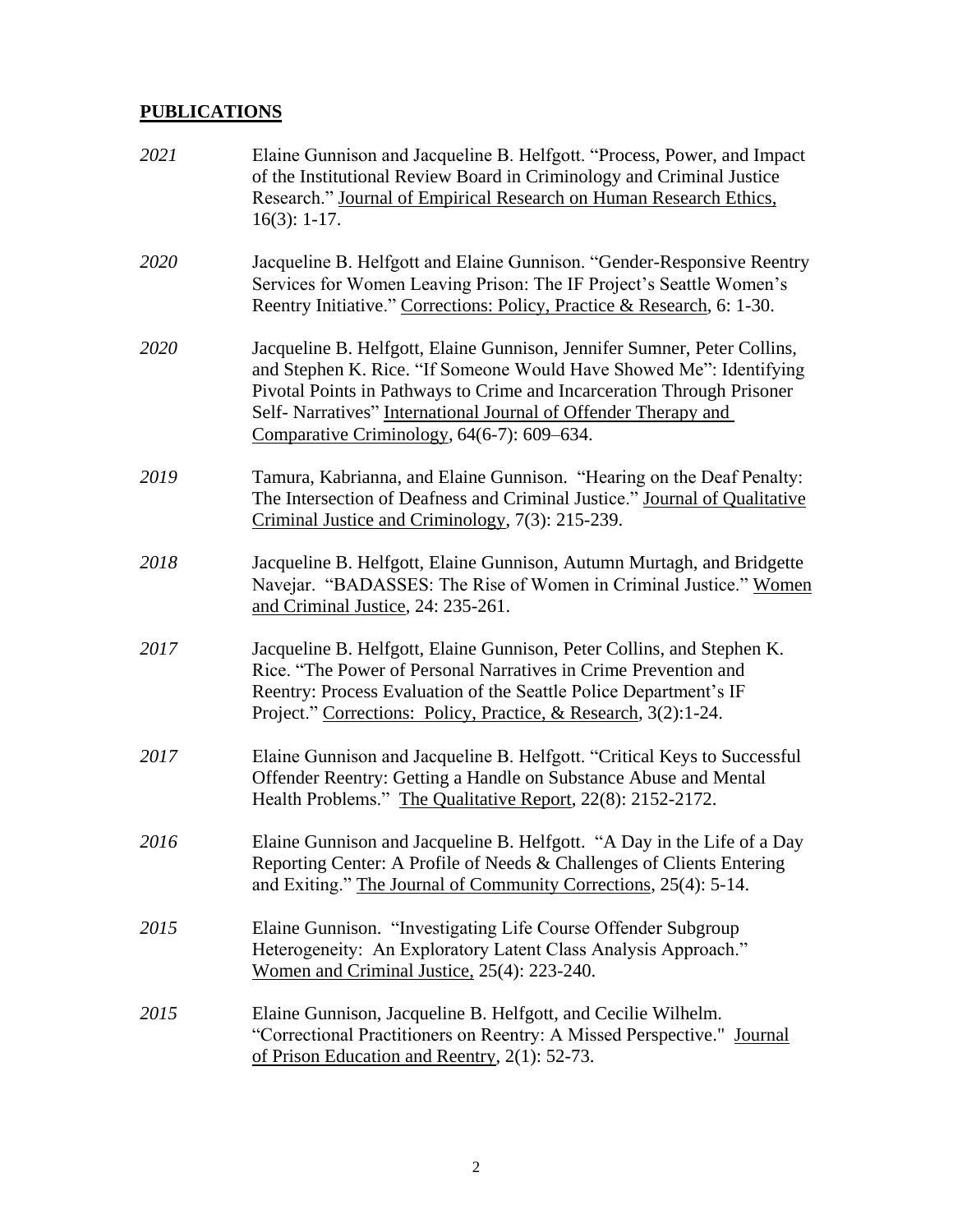| 2014 | Elaine Gunnison. "Desistance from Criminal Offending: Exploring<br>Gender Similarities and Differences." Criminology, Criminal Justice,<br>Law & Society, 15(3): 75-95.                                                                    |
|------|--------------------------------------------------------------------------------------------------------------------------------------------------------------------------------------------------------------------------------------------|
| 2012 | Elaine Gunnison. "An Examination of Female and Male Work Release<br>Offenders: Risk Factors, Needs, and Recidivism." Journal of Community<br>Corrections, 21(4): 9-16.                                                                     |
| 2011 | Elaine Gunnison and Jacqueline B. Helfgott. "Factors that Hinder<br>Offender Reentry Success: A View from Community Corrections<br>Officers." The International Journal of Offender Therapy and<br>Comparative Criminology, 55(2):287-304. |
| 2010 | Elaine Gunnison and Lisa M. McCartan. "Persistent Versus Late Onset<br>Among Female Offenders: A Test of State Dependent and Population<br>Heterogeneity Interpretations." Western Criminology Review, 11(3):<br>$45 - 62.$                |
| 2010 | Lisa M. McCartan and Elaine Gunnison. "Individual and Relationship<br>Factors that Differentiate Female Offenders With and Without a Sexual<br>Abuse History." Journal of Interpersonal Violence, 25(8):1449–1469.                         |
| 2008 | Jacqueline B. Helfgott and Elaine Gunnison. "The Influence of Social<br>Distance on Community Corrections Officer Perceptions of Offender<br>Reentry Needs." Federal Probation, June: 2-12.                                                |
| 2008 | Elaine Gunnison. "Evaluating a Community Based Service Learning<br>Project." Academic Exchange Quarterly, 12(2): 79-86.                                                                                                                    |
| 2007 | Elaine Gunnison and Paul Mazerolle. "Desistance from Serious and Not<br>So Serious Crime: A Comparison of Psychosocial Risk Factors." Criminal<br>Justice Studies: A Critical Journal of Crime, Law, and Society, 20(3): 233-<br>255.      |
| 2007 | Elaine Gunnison and Jacqueline B. Helfgott. "Community Corrections<br>Officers' Perceptions of Ex-Offender Reentry Needs and Challenges."<br>Journal of Police and Criminal Psychology, 22(1): 10-21.                                      |
| 2005 | Elaine Gunnison and Lisa M. McCartan. "The Role of Different<br>Developmental Experiences: A Theoretical Examination of Female<br>Persistence." Women and Criminal Justice, 16(3):43-65.                                                   |
| 2004 | Lisa M. McCartan, L. and Elaine Gunnison. "The IQ/Crime Relationship:<br>An Extension and Replication of Previous Research." Journal of Crime<br>and Justice, 27(1):61-87.                                                                 |
| 2003 | Hong Lu and Elaine Gunnison. "Power, Corruption, and the Legal Process<br>in China." International Criminal Justice Review, 13: 28-49.                                                                                                     |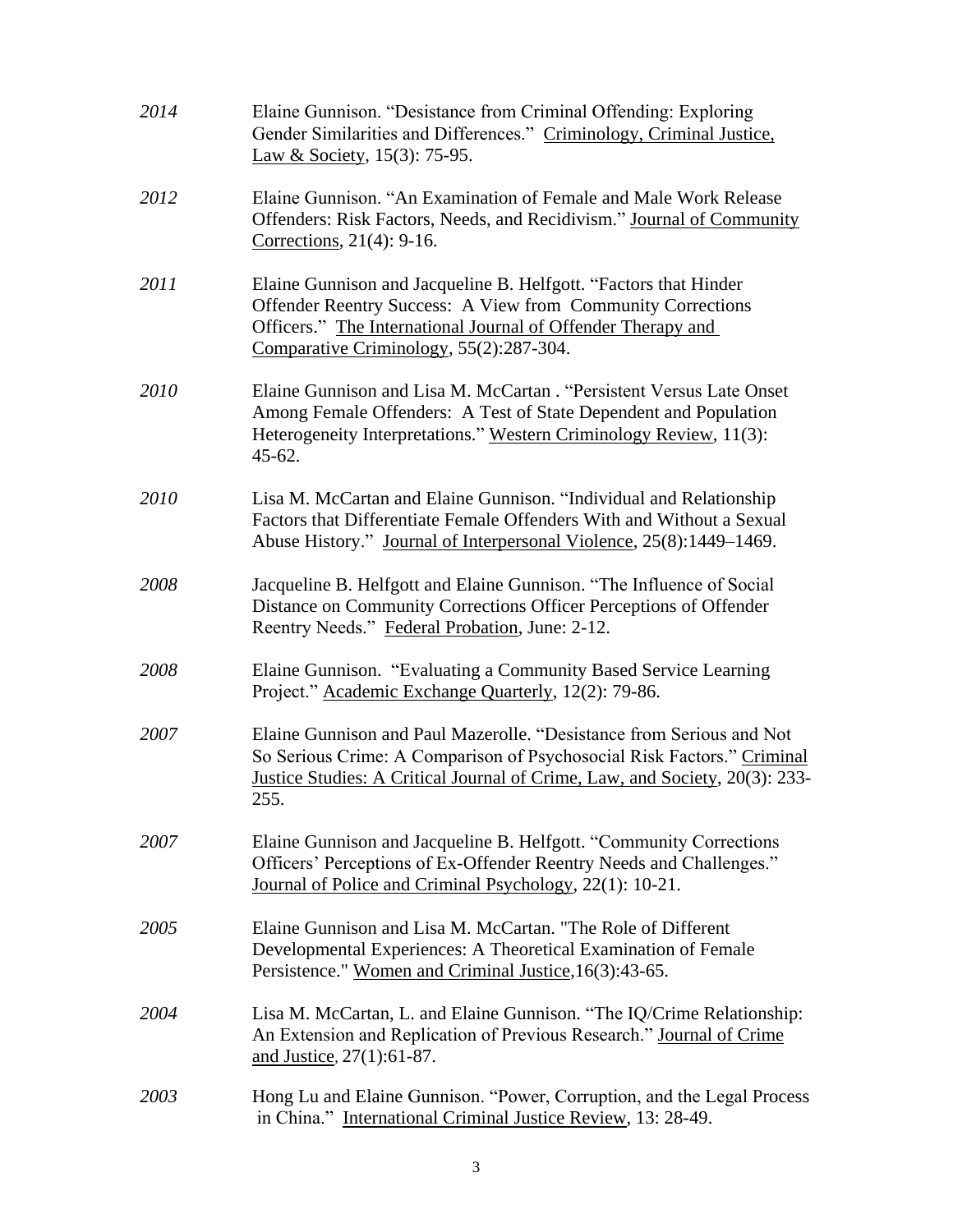| 2001         | Bonnie S. Fisher and Elaine Gunnison. "Workplace Violence: Gender<br>Similarities and Differences." Journal of Criminal Justice, 29(2):145-155.               |
|--------------|---------------------------------------------------------------------------------------------------------------------------------------------------------------|
| 1999         | Lois Presser and Elaine Gunnison. "Strange Bedfellows: Is Sex Offender<br>Notification a Form of Community Justice?" Crime and Delinquency,<br>45(3):299-315. |
|              | Article reprinted in Current Controversies in Criminology, edited<br>by R. Weitzer. 2003. Upper Saddle River, NJ: Prentice Hall.                              |
| <b>BOOKS</b> |                                                                                                                                                               |
| 2018         | Elaine Gunnison, and Jacqueline B. Helfgott. Women Leading Justice:<br><b>Experience and Insights. Routledge.</b>                                             |
| 2017         | Elaine Gunnison. Community Corrections. Durham, NC: Carolina<br>Academic Press.                                                                               |
| 2016         | Elaine Gunnison, Fran Bernat, and Lynne Goodstein. Women, Crime<br>and Justice--Balancing the Scales. Chichester, West Sussex, UK:<br>Wiley-Blackwell.        |
| 2013         | Elaine Gunnison and Jacqueline B. Helfgott. Offender Reentry: Beyond<br>Crime and Punishment. Boulder, CO: Lynne Rienner Publishers.                          |
| 2003         | Elaine Gunnison. Criminal Justice: An Applied Perspective. Kendall/Hunt<br>Publishing Co. (Instructor Course Supplement)                                      |

### **BOOK CHAPTERS**

*2013* Elaine Gunnison. "Psychological Theories and Research on Female Criminal Behavior." (*7000 words*). In Jacqueline B. Helfgott (Ed.), Criminal Psychology. Santa Barbara, CA: Praeger Publishing Co.

### **ENCYCLOPEDIA ENTRIES**

- *2017* Jane Poore and Elaine Gunnison. "Female Victimization by Violent Crime." *(3000 words).* In Frances B. Bernat (Ed.) The Encyclopedia of Women and Crime. Wiley-Blackwell. *(Forthcoming)*
- *2017* Jane Poore and Elaine Gunnison. "Race: Juvenile Justice and the Court." *(3000 words).* In Christopher J. Schreck (Ed.) The Encyclopedia of Juvenile Delinquency and Justice. Wiley-Blackwell.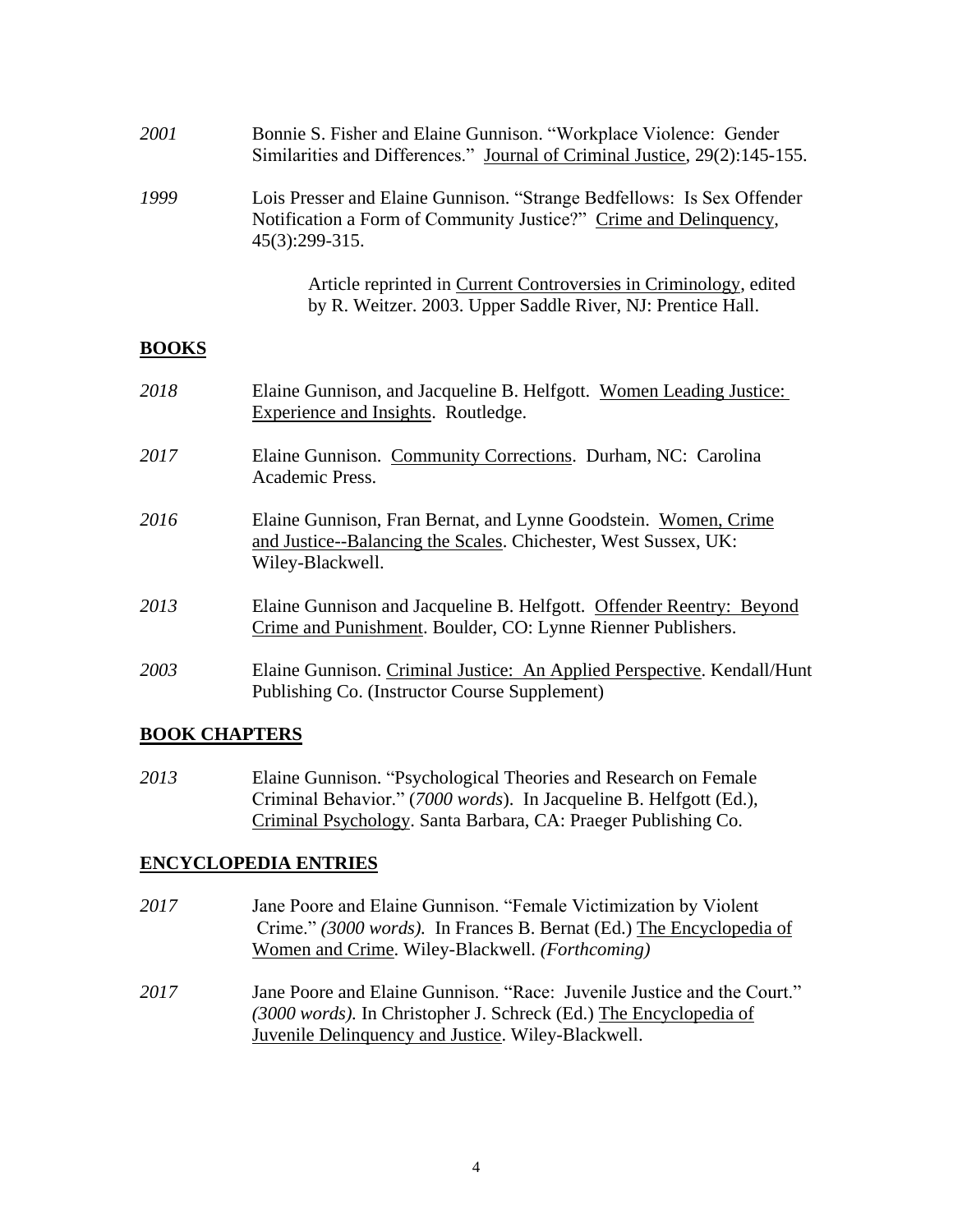| 2016 | Jane Poore and Elaine Gunnison. "Amy Fisher." (1200 words). In Steven<br>Chermak and Frankie Bailey (Eds.) Crimes of the Centuries: An<br>Encyclopedia of Notorious Crimes, Criminals, and Criminal Trials in<br>American History. ABC-Clio.            |
|------|---------------------------------------------------------------------------------------------------------------------------------------------------------------------------------------------------------------------------------------------------------|
| 2013 | Elaine Gunnison and Jacqueline B. Helfgott. "Seattle Crime Places." (800<br>words). In Jeffrey Ian Ross (Ed.) The Encyclopedia of Street Crime in<br>America. Thousand Oaks, CA: Sage.                                                                  |
| 2012 | Elaine Gunnison. "Smart Partnership, Redmond, Washington." (1000<br>words). In Shannon M. Barton-Bellessa and G. J. Golson (Eds.) The<br>Encyclopedia of Community Corrections. Thousand Oaks, CA: Sage.                                                |
| 2011 | Elaine Gunnison. "Female Perpetrators." (1500 words). In Mary Z.<br>Strange, Carol K. Oyster, and Jane Sloan (Eds.) The Multimedia<br>Encyclopedia for Women in Today's World. Thousand Oaks, CA: Sage.                                                 |
| 2011 | Elaine Gunnison. "Girl Gangs." (940 words). In Mary Z. Strange, Carol K.<br>Oyster, and Jane Sloan (Eds.) The Multimedia Encyclopedia for Women in<br>Today's World. Thousand Oaks, CA: Sage.                                                           |
| 2011 | Elaine Gunnison. "Women in Law Enforcement." (1786 words). In Mary<br>Z. Strange, Carol K. Oyster, and Jane Sloan (Eds.) The Multimedia<br>Encyclopedia for Women in Today's World. Thousand Oaks, CA: Sage.                                            |
| 2010 | Elaine Gunnison. "John Hagan and Holly Foster: Stress and Gendered<br>Pathways to Delinquency." (2000 words) In Francis T. Cullen and Pamela<br>Wilcox (Eds.) Encyclopedia of Criminological Theory, vol. 1 (pp. 418-<br>420). Thousand Oaks, CA: Sage. |
| 2010 | Elaine Gunnison. "Otto Pollak: The Hidden Female Offender." (2000)<br>words). In Francis T. Cullen and Pamela Wilcox (Eds.) Encyclopedia of<br>Criminological Theory, vol. 2 (pp.722-725). Thousand Oaks, CA: Sage.                                     |
| 2009 | Elaine Gunnison. "Gender and the Death Penalty." (1750 words). In Jodi<br>O'Brien (Ed.) Encyclopedia of Gender and Society, vol. 1 (pp.185-187).<br>Thousand Oaks, CA: Sage.                                                                            |
| 2009 | Elaine Gunnison. "Prison and Parenting." (1000 words) In Jodi O'Brien<br>(Ed.) Encyclopedia of Gender and Society, vol. 2 (pp. 676-677). Thousand<br>Oaks, CA: Sage.                                                                                    |
| 2009 | Elaine Gunnison. "Prison Culture and Demographics." (3000 words). In<br>Jodi O'Brien (Ed.) Encyclopedia of Gender and Society, vol. 2 (pp. 677-<br>681). Thousand Oaks, CA: Sage.                                                                       |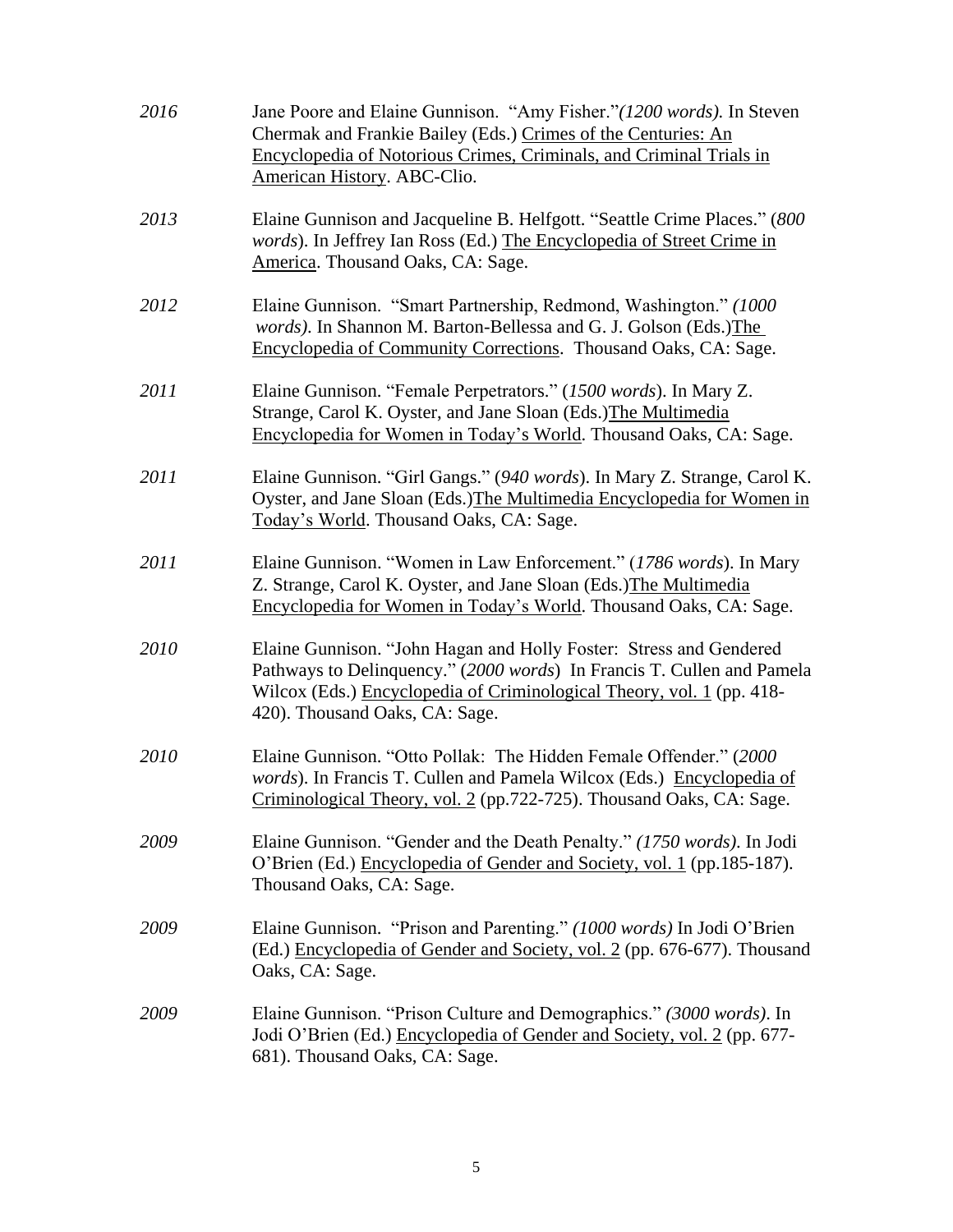*2009* Elaine Gunnison. "Rehabilitation." *(1000 words)* In Jodi O'Brien (Ed.) Encyclopedia of Gender and Society, vol. 2 (pp. 707-708). Thousand Oaks, CA: Sage.

# **TECHNICAL REPORTS**

| 2019 | Jacqueline B. Helfgott, Elaine Gunnison, Tia Squires, Kidst Messelu,<br>Nadine Guyo, Kim Bogucki, Dian Pilon, and Amber Flame. "Seattle<br>Women's Reentry - Seattle Women's Second Chance Reentry Grant<br>Strategic Planning and Evaluation. Final Report." Seattle, WA. |
|------|----------------------------------------------------------------------------------------------------------------------------------------------------------------------------------------------------------------------------------------------------------------------------|
| 2014 | Jacqueline B. Helfgott, Jennifer Sumner, Elaine Gunnison, Pete Collins,<br>and Stephen K Rice. "Process Evaluation of the Seattle Police<br>Department's IF Project: Final Report."                                                                                        |
| 2004 | Shelley Johnson Listwan and Elaine Gunnison. "The Life Skills Program:<br>Nevada's Experience."                                                                                                                                                                            |

# **WORKS IN PROGRESS**

With Andrea Giuffre*. "Sorority Women's Perceptions of Victims' Services on an Urban Campus"* (Revise and Resubmit*)*

With Jacqueline B. Helfgott. *"Female Psychopathy"*

With Jacqueline B. Helfgott. *"Social Science Researchers Viewpoints on Institutional Review Boards"*

# **RESEARCH GRANTS**

Co-Principal Investigator, (\$49K), Department of Adult and Juvenile Detention, Seattle. "South King County Pretrial Services Outcomes Evaluation"

Co-Principal Investigator, (\$227,216) Seattle Police Department in May 2016 to fund project "IF: Seattle Women's Reentry Program."

Principal Investigator. Seattle University College of Arts and Sciences Grant Award. Awarded \$750 in November 2016 to fund project "Successful Women in Criminal Justice."

Co-Principal Investigator, (\$6,000) \$1,000 Seattle University College of Arts and Sciences Grant Award in June 2012; Participation on an evaluation of the "If Project."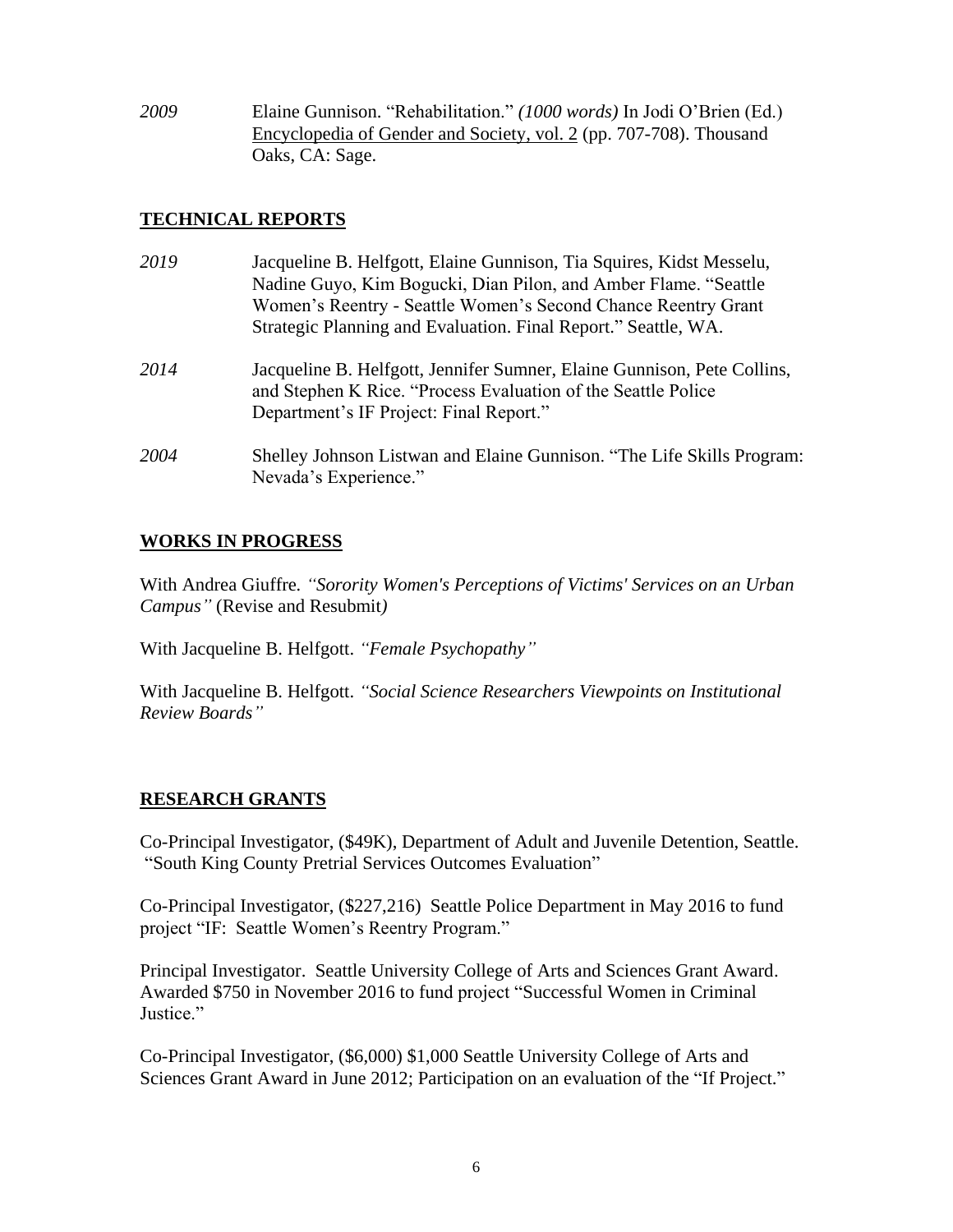Principal Investigator. Seattle University College of Arts and Sciences Grant Award. Awarded \$500 in November 2011 to fund project "Successful Offender Reentry: Narratives from Ex-Offenders and Corrections Officials."

Principal Investigator. Seattle University College of Arts and Sciences Grant Award. Awarded \$500 in November 2004 to fund project "Community Corrections Officers' Perceptions of Ex-Offender Needs versus Community Opportunity in Seattle, Washington."

Co-Principal Investigator. Grant, Nevada State Department of Corrections. Awarded \$11650.00 in December 2002 to fund project "Evaluation of the State of Nevada Department of Corrections Life Skills Program."

Principal Investigator. New Investigator Award, University Research Council. Awarded \$9412.30 in April 2002 to fund project "Persistence in Criminal Offending: An Analysis of Female Offenders."

#### **CONSULTING**

Co-Principal Investigator, (\$106,472) U.S. Probation and Pretrial Services in September 2015 to fund project "Evidence-Based Practices Playbook" and an "Evaluation of MRT."

#### **PAPER PRESENTATIONS**

| 2022 | Western Society of Criminology, Honolulu, HI                     |
|------|------------------------------------------------------------------|
|      | With Jacqueline B. Helfgott & Kim Satterfield                    |
|      | "A Descriptive Evaluation of the South King County Pretrial      |
|      | Assessment and Linkages Services"                                |
| 2020 | <b>Western Society of Criminology, Phoenix, AZ</b>               |
|      | With Jacqueline B. Helfgott                                      |
|      | "Process, Power, and Impact of the Institutional Review Board in |
|      | Criminology and Criminal Justice Research"                       |
| 2019 | <b>International Academy of Law and Mental Health, Rome</b>      |
|      | With Jacqueline B. Helfgott, Kim Bogucki, Tia Squires, Kidst     |
|      | Messelu, & Nadine Guyo                                           |
|      | "Results from a Mixed-Method Evaluation of the IF Project's      |
|      | Seattle Women's Re-entry"                                        |
| 2019 | <b>Western Society of Criminology, Honolulu, HI</b>              |
|      | With Kabrianna Tamura                                            |
|      | "Deafness and Trauma: A Preliminary Comparison of Deaf and       |
|      | <i>Hearing Domestic Violence Survivors</i> "                     |
|      |                                                                  |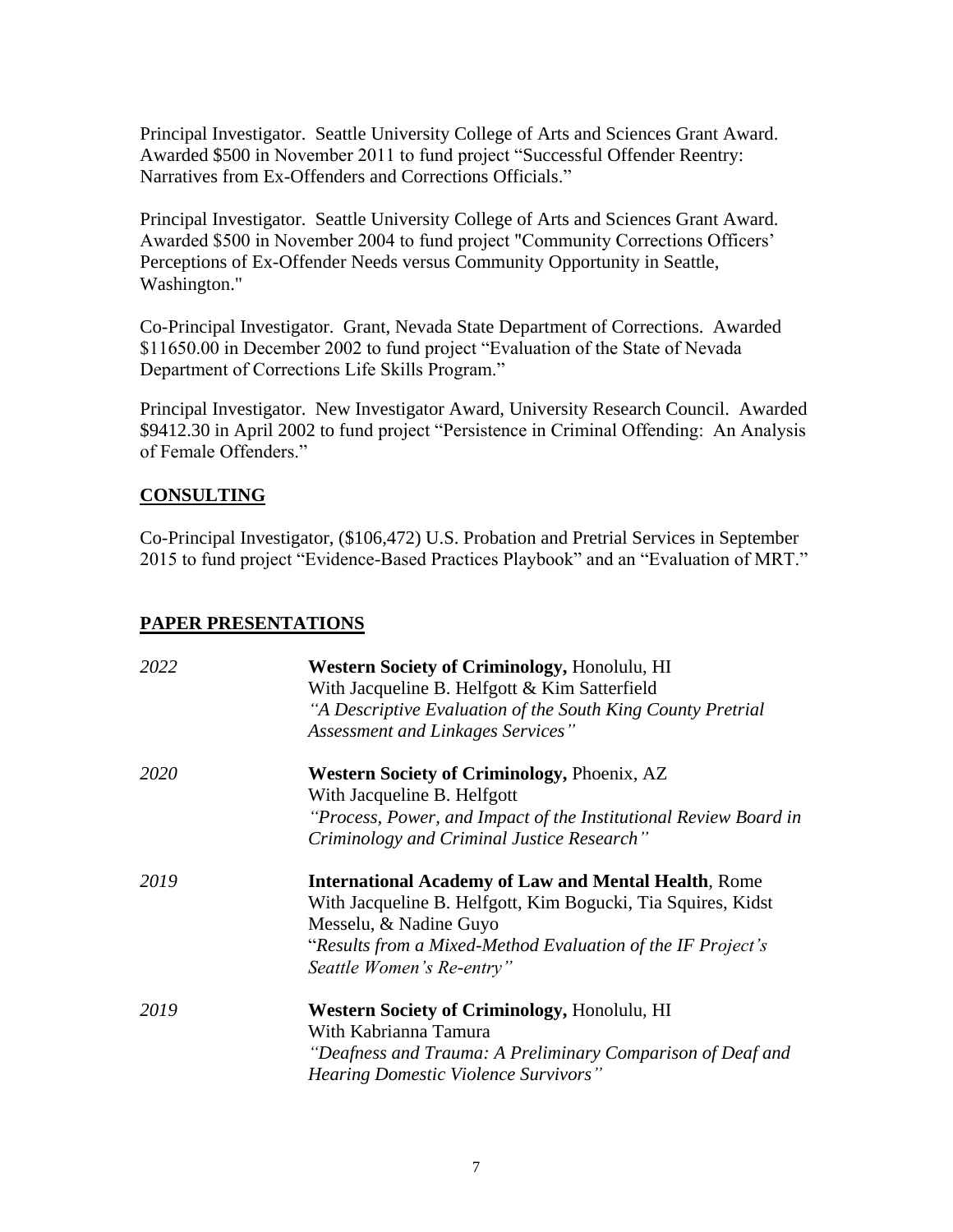| 2019 | Western Society of Criminology, Honolulu, HI<br>With Jacqueline B. Helfgott, Kim Bogucki, Tia Squires, Kidst<br>Messelu, Nadine Guyo, & Emily Stefhon<br>"Seattle Women's Reentry: Preliminary Evaluation Results &<br>Methodological & Programmatic Challenges" |
|------|------------------------------------------------------------------------------------------------------------------------------------------------------------------------------------------------------------------------------------------------------------------|
| 2018 | <b>Academy of Criminal Justice Sciences, New Orleans, LA</b><br>With Jacqueline B. Helfgott, Bridgette Navejar & Autumn<br>Murtagh<br>"Badasses: The Rise of Women in Criminal Justice"                                                                          |
| 2018 | <b>Western Society of Criminology, Long Beach, CA</b><br>With Jacqueline B. Helfgott, Bridgette Navejar, Autumn Murtagh,<br>& Michelle Newton<br>"Successful Women in Criminal Justice"                                                                          |
| 2017 | <b>International Academy of Law and Mental Health, Prague</b><br>With Jacqueline B. Helfgott, Connie Smith, Raymond Cowles &<br>Caitie Healing<br>"Evidence-Based Practice in Federal Probation and Pretrial<br>Services – Research Considerations"              |
| 2017 | <b>Western Society of Criminology, Las Vegas, NV</b><br>With Jacqueline B. Helfgott, Raymond Cowles & Caitie Healing<br>"Evaluating the Facilitation Process of Moral Reconation Therapy<br>in the Western District of Washington"                               |
| 2016 | <b>Western Society of Criminology, Vancouver, B.C.</b><br>With Jacqueline B. Helfgott<br>"Implementation of Evidence-Based Practices in Western<br>Washington with U.S. Probation and Pretrial Services"                                                         |
| 2015 | <b>International Academy of Law and Mental Health, Vienna</b><br>With Jacqueline B. Helfgott<br>"Critical Keys to Successful Offender Reentry: Getting a Handle<br>on Substance Abuse and Mental Health Issues"                                                  |
| 2015 | <b>Academy of Criminal Justice Sciences, Orlando, FL</b><br>With Jacqueline B. Helfgott<br>"Offender Reentry Success: Perspectives of Ex-Offenders and<br><b>Community Corrections Officers</b> "                                                                |
| 2014 | Western Society of Criminology, Honolulu, HI<br>With Jacqueline B. Helfgott, Jennifer Sumner, and Kim Bogucki<br>"Process Evaluation Results of the Seattle Police Department's<br>"IF Project"                                                                  |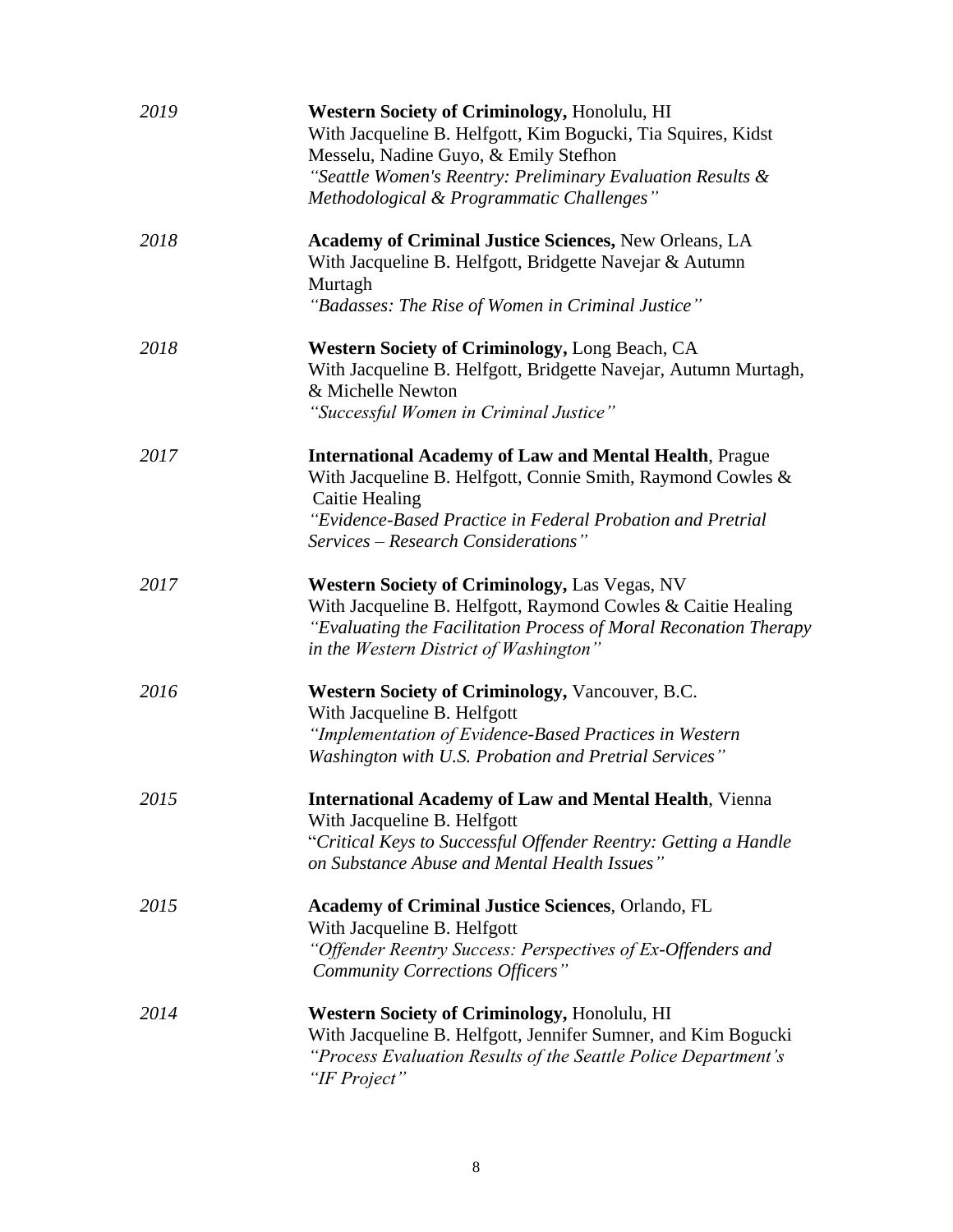| 2013 | <b>International Academy of Law and Mental Health, Amsterdam</b><br>"Female Desistance from Criminal Offending: Exploring Gender<br>Similarities and Differences"                                                                                                         |
|------|---------------------------------------------------------------------------------------------------------------------------------------------------------------------------------------------------------------------------------------------------------------------------|
| 2013 | <b>International Academy of Law and Mental Health, Amsterdam</b><br>With Sarah Robinson, Jacqueline B. Helfgott, Jennifer Sumner,<br>and Stephen Rice<br>"The Seattle Police Department 'IF Project' Project"                                                             |
| 2013 | <b>International Academy of Law and Mental Health, Amsterdam</b><br>With Jennifer Sumner, Jacqueline B. Helfgott, and Stephen Rice.<br>"If There was Something that Someone Could Have Said or Done<br>To Change the Path that Led you Here, What Would it Have<br>Been?" |
| 2013 | 2013 Regional Reentry Conference, Tacoma, WA<br>With Jacqueline B. Helfgott<br>"What Works in Offender Reentry: Stories of Success"                                                                                                                                       |
| 2013 | Criminal Justice Executive Leadership Academy, Seattle, WA<br>With Jacqueline B. Helfgott<br>"Offender Reentry: Beyond Crime and Punishment"                                                                                                                              |
| 2013 | <b>Academy of Criminal Justice Sciences, Dallas, TX</b><br>With Jacqueline B. Helfgott<br>"Successful Reentry: Perspectives from Corrections Officials"                                                                                                                   |
| 2012 | <b>Academy of Criminal Justice Sciences</b> , Toronto, Canada<br>With Jacqueline B. Helfgott<br>"Are Day Reporting Center Programs Effective in Meeting the<br>Needs of Offenders?"                                                                                       |
| 2011 | <b>Academy of Criminal Justice Sciences</b> , Toronto, Canada<br>With Lisa M. McCartan<br>"Investigating Life Course Offender Subgroup Heterogeneity: An<br>Exploratory Latent Class Analysis Approach"                                                                   |
| 2010 | Western Society of Criminology, Honolulu, HI<br>With Matthew Hickman, Arnold Alexander, Jacqueline B.<br>Helfgott, and Stephen Rice<br>"Understanding the Journey to Crime in the Pike-Pine Belltown<br>Corridor of Seattle, WA"                                          |
| 2009 | <b>Western Society of Criminology, San Diego, CA</b><br>With Lisa M. McCartan<br>"Examining Male and Female Persistence: An Exploration into the<br>Similarities and Differences"                                                                                         |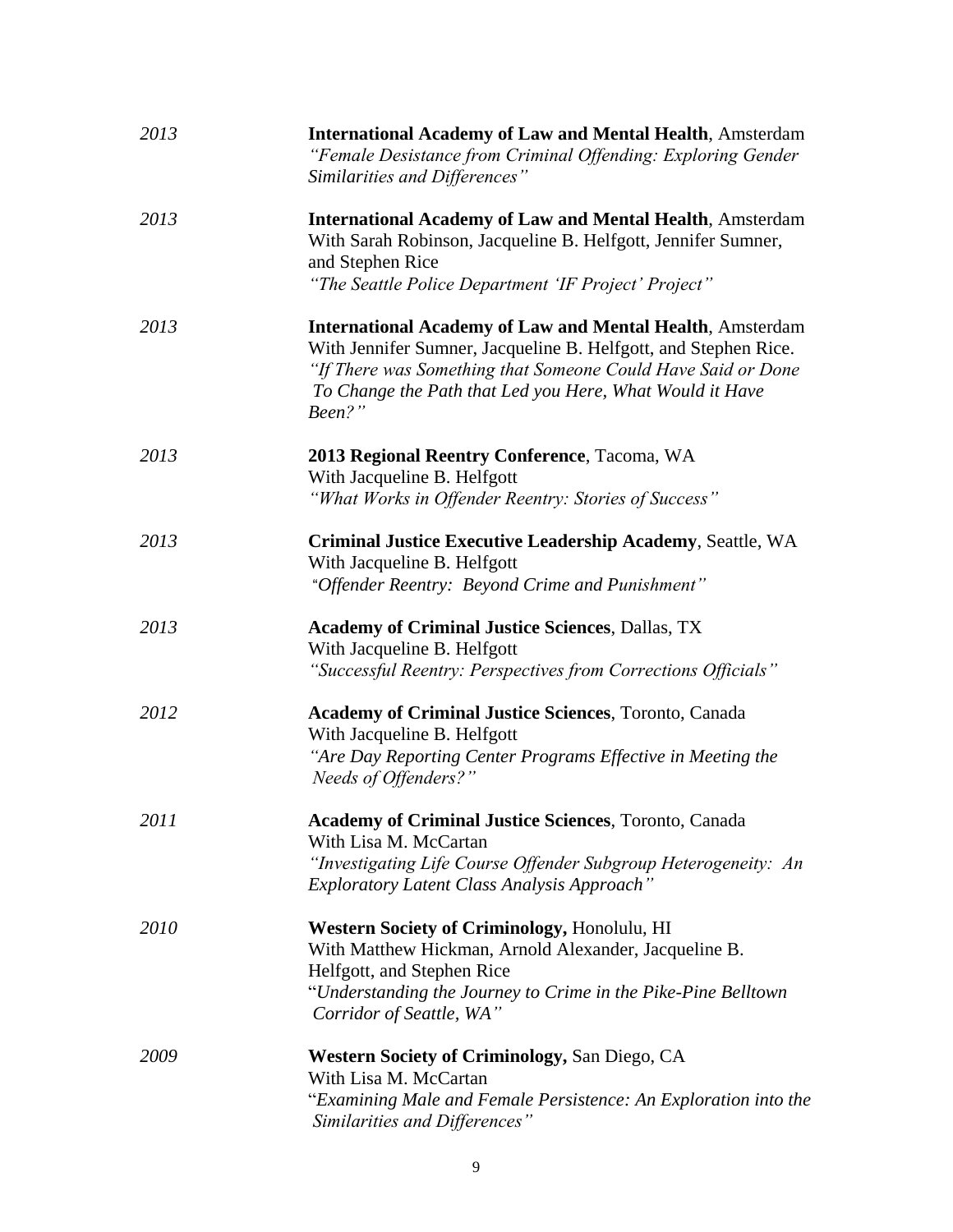| 2009 | American Society of Criminology, Philadelphia, PA<br>With Arnold Alexander and Jacqueline B. Helfgott<br>"Factors Related to the Successful Reentry of Offenders"                                                                                    |
|------|------------------------------------------------------------------------------------------------------------------------------------------------------------------------------------------------------------------------------------------------------|
| 2008 | <b>Academy of Criminal Justice Sciences, Cincinnati, OH</b><br><b>With Sadora Anderson</b><br>"The Exploration Into the Progression of Drug Use and the<br>Transition from Drug Selling to Drug Use: Gender and Race<br>Comparisons"                 |
| 2007 | <b>Academy of Criminal Justice Sciences, Seattle, WA</b><br>With Lisa McCartan<br>"Family, Friends, and Lovers: Exploring the Impact of Sexual<br>Abuse on Relationships"                                                                            |
| 2007 | <b>Academy of Criminal Justice Sciences, Seattle, WA</b><br>With Jacqueline B. Helfgott<br>"Factors that Hinder Reentry Success: A View from Community<br>Corrections Officers"                                                                      |
| 2006 | <b>Western Society of Criminology, Seattle, WA</b><br>With Jacqueline B. Helfgott<br>"Social Distance Between Community Corrections Officers and<br>Offenders: Its Influence on Officer Perception of Offender Re-<br>entry Needs"                   |
| 2006 | <b>Western Society of Criminology, Seattle, WA</b><br>With Lisa McCartan<br>"A Theoretical Exploration into the Dimensions of Criminal<br>Careers for Males and Females in the Context of Sexual Assault"                                            |
| 2006 | <b>Academy of Criminal Justice Sciences, Baltimore, MD</b><br>With Jacqueline B. Helfgott<br>"Community Corrections Officers' Perceptions of Ex-offender Re-<br>entry Needs"                                                                         |
| 2006 | <b>Academy of Criminal Justice Sciences, Baltimore, MD</b><br>With Lisa McCartan<br>"A Theoretical Examination into Male and Female Onset,<br>Persistence, and Desistance: Similarities and Differences in Sexual<br>Victimization and Perpetration" |
| 2006 | <b>Ninth Annual Continuums of Service Conference, Bellevue, WA</b><br>With Jeffrey Anderson, Kent Koth, Michael Silver, and Pamela Taylor<br>"Enhancing Faculty Leadership Through Participation in a<br>Service-Learning Faculty Fellows Program"   |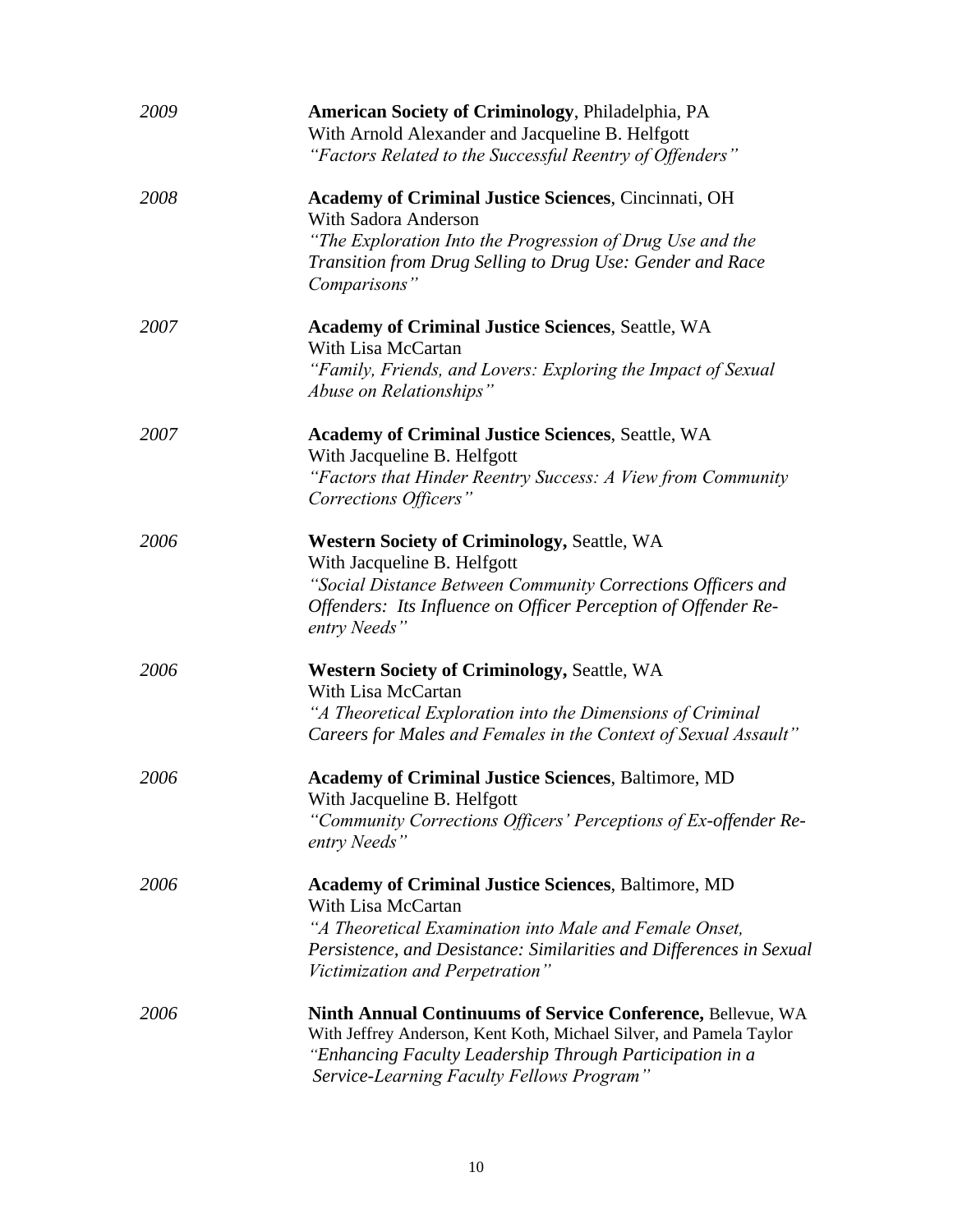| 2005 | <b>Academy of Criminal Justice Sciences, Chicago, IL</b><br>With Jacqueline B. Helfgott<br>"Community Corrections Officers' Perceptions of Ex-Offender |
|------|--------------------------------------------------------------------------------------------------------------------------------------------------------|
|      | Needs versus Community Opportunity in Seattle, Washington"                                                                                             |
| 2005 | <b>Academy of Criminal Justice Sciences, Chicago, IL</b><br>With Lisa McCartan                                                                         |
|      | "Female Late Onseters and Persisters in Criminal Offending: A<br>Comparison of Theoretical Predictors"                                                 |
| 2004 | <b>Academy of Criminal Justice Sciences, Las Vegas, NV</b><br>With Lisa McCartan                                                                       |
|      | "Female Persistence in Criminal Offending Patterns: A<br>Theoretical and Empirical Examination"                                                        |
| 2004 | <b>Academy of Criminal Justice Sciences, Las Vegas, NV</b><br>With Magann Jordan                                                                       |
|      | "Sexual and Physical Abuse Among Female Offenders"                                                                                                     |
| 2003 | <b>American Society of Criminology, Denver, CO</b><br>"Female Persistence in Criminal Offending Patterns: A<br>Theoretical and Empirical Examination"  |
| 2003 | <b>Western Social Science Association, Las Vegas, NV</b><br>With Lisa McCartan                                                                         |
|      | "A Systematic Investigation into the Roots of an Underlying<br>Criminogenic Trait"                                                                     |
| 2003 | <b>Academy of Criminal Justice Sciences, Boston, MA</b><br>With Lisa McCartan                                                                          |
|      | "Parents or Prenatal? Examining the Origins of Low Self<br>Control"                                                                                    |
| 2002 | <b>American Society of Criminology, Chicago, IL</b><br><b>With Paul Mazerolle</b>                                                                      |
|      | "A Theoretical and Empirical Examination of Female and Male<br>Desistance From General Delinquency"                                                    |
| 2002 | <b>American Society of Criminology, Chicago, IL</b><br>With Hong Lu                                                                                    |
|      | "Power, Corruption and the Legal Process in China"                                                                                                     |
| 2002 | <b>Academy of Criminal Justice Sciences, Anaheim, CA</b><br><b>With Paul Mazerolle</b>                                                                 |
|      | "Theoretical Predictors of Desistance: Similarities and<br>Differences across Female and Male Offenders"                                               |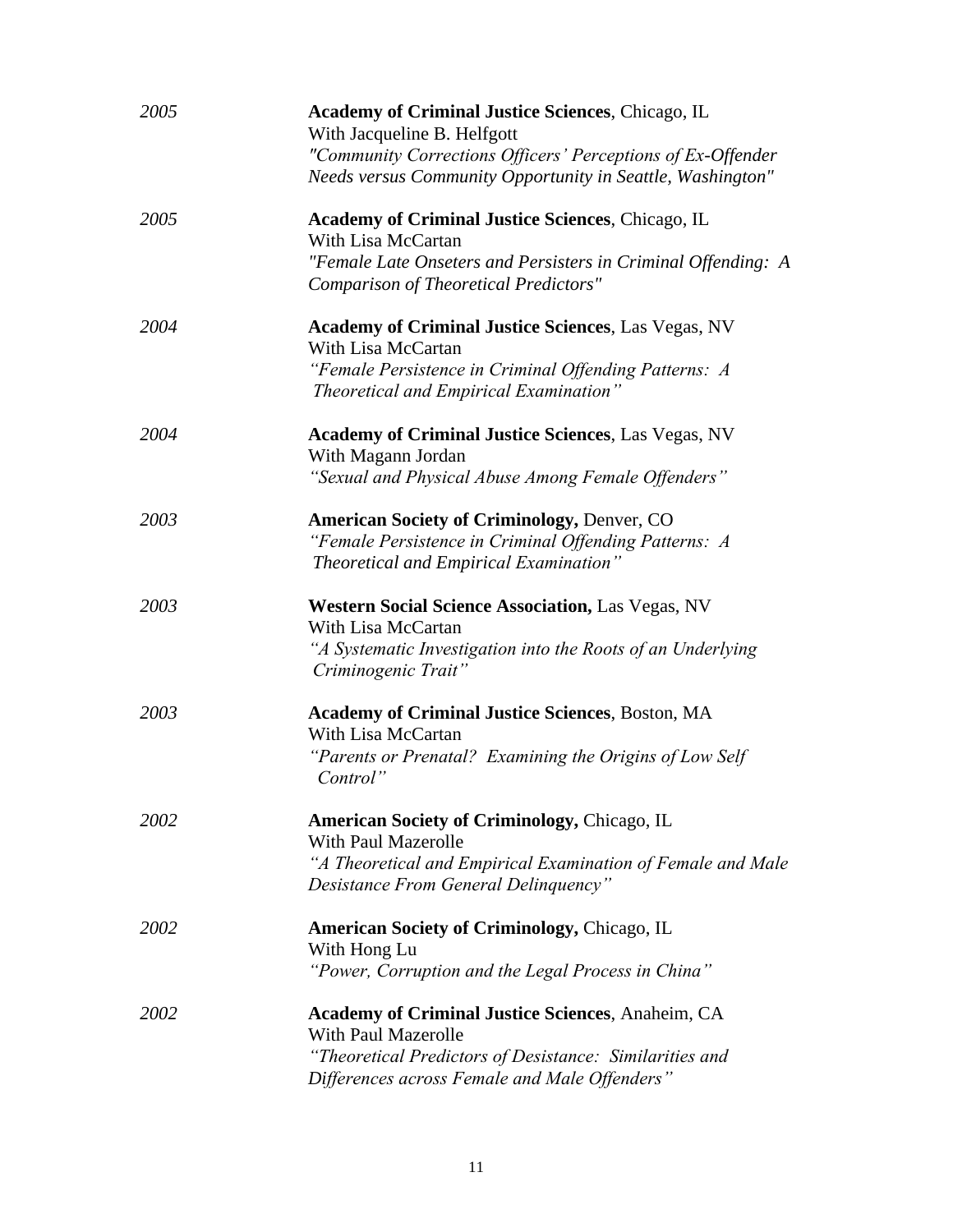| 2002          | <b>Academy of Criminal Justice Sciences, Anaheim, CA</b><br>With Lisa McCartan<br>"Mediating the IQ/Crime Relationship: Examining the Role of<br>School and Neighborhood Factors"                                       |
|---------------|-------------------------------------------------------------------------------------------------------------------------------------------------------------------------------------------------------------------------|
| 2000          | <b>Ohio Valley Spring Research Conference, Louisville, KY</b><br><b>With Paul Mazerolle</b><br>"Examining Differences Between Discrete Groups of                                                                        |
| 1999          | Female Offenders"<br><b>American Society of Criminology</b> , Toronto, Canada<br>With Paul Mazerolle.<br>"Female Offending and the Desistance Process: Applications of<br>Moffitt's Dual Taxonomic Theory of Offending" |
| 1999          | Academy of Criminal Justice Sciences, Orlando, FL<br>With Bonnie S. Fisher.<br>"Violence in the Workplace: Gender Similarities and<br>Difference"                                                                       |
| 1998          | <b>Academy of Criminal Justice Sciences, Albuquerque, NM</b><br>With Joanne Belknap, Dana Jones, and Jennifer Sutherland<br>"Calls to a Hotline For Victims"                                                            |
| <b>PANELS</b> |                                                                                                                                                                                                                         |
| 2019          | <b>Western Society of Criminology, Honolulu, HI</b><br>Chair, "Contemporary Issues in Corrections III"                                                                                                                  |
| 2016          | <b>Western Society of Criminology, Vancouver, B.C.</b><br>Chair, "The Justice System Post-Arrest"                                                                                                                       |
| 2013          | <b>Academy of Criminal Justice Sciences, Dallas, TX</b><br>Chair, "Perspectives on Administering Reentry and Reintegration"                                                                                             |
| 2008          | <b>Academy of Criminal Justice Sciences, Cincinnati, OH</b><br>Chair, "Theory and Policy"                                                                                                                               |
| 2007          | <b>Academy of Criminal Justice Sciences, Seattle, WA</b><br>Chair, "Women as Offenders"                                                                                                                                 |
| 2005          | <b>Academy of Criminal Justice Sciences, Chicago, IL</b><br>Chair, "Criminal Justice Officials' Views of Community<br>Corrections"                                                                                      |
| 2004          | <b>Academy of Criminal Justice Sciences, Las Vegas, NV</b><br>Chair, "Life Course Criminology II"                                                                                                                       |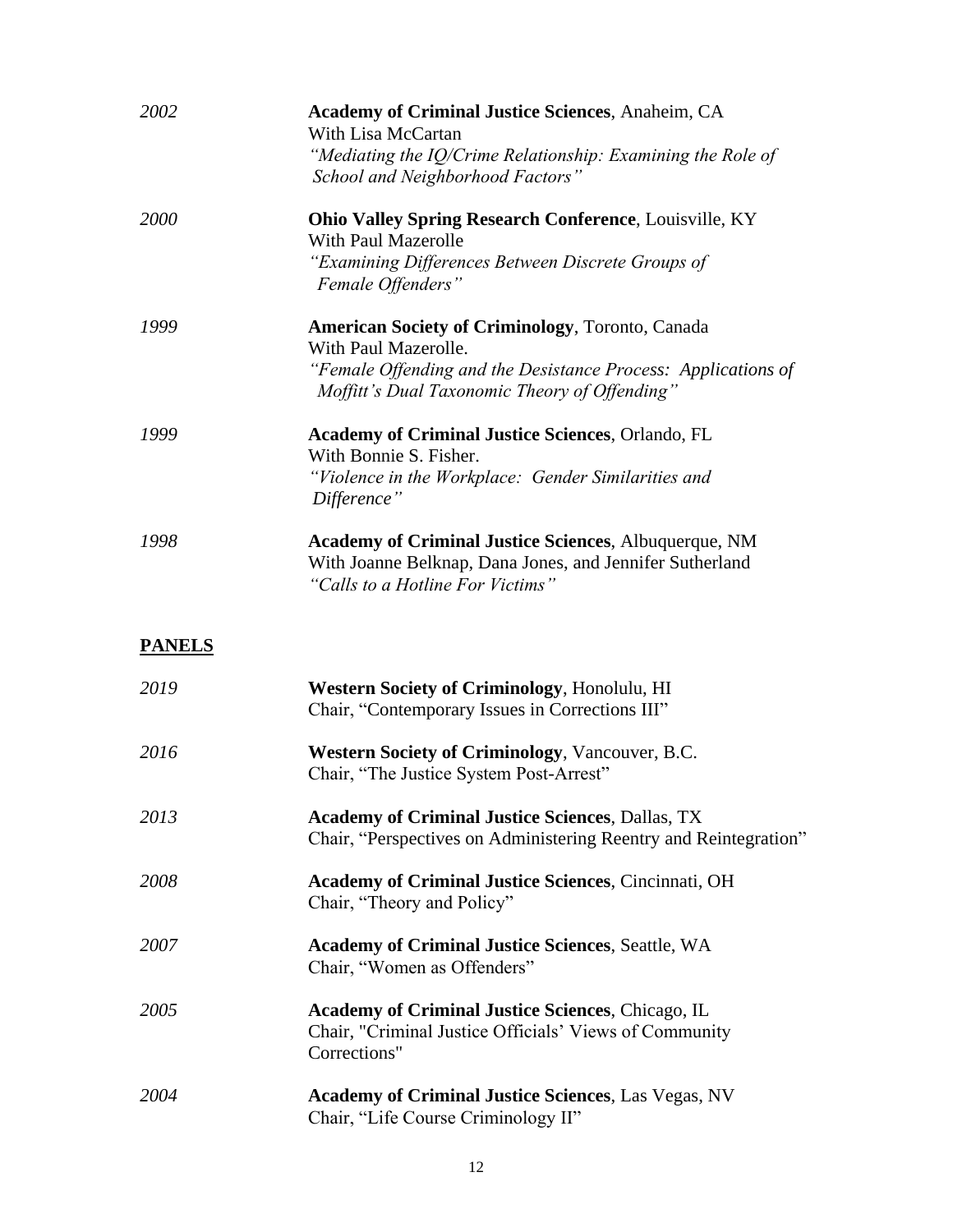# *2003* **American Society of Criminology**, Denver, CO Chair, "Gender, Crime, and Violence" *2002* **Academy of Criminal Justice Sciences**, Anaheim, CA Chair, "Intellectual, Emotional, and Cognitive Abilities: Is

Crime All in Your Head?"

#### **JOURNAL/BOOK/GRANT PROPOSAL REVIEWS**

Reviewer for the following:

*American Journal of Criminal Justice Asian Journal of Criminal Justice Bridgepoint Education Crime and Justice Criminal Justice & Behavior Criminal Justice Policy Review European Journal on Criminal Justice Policy and Research Feminist Criminology International Journal of Crime, Justice, and Social Democracy International Journal of Offender Therapy and Comparative Criminology Journal of Criminal Justice Journal of Developmental & Life Course Criminology Journal of Collateral Consequences of Conviction and Reentry Journal of Interpersonal Violence Journal of Offender Rehabilitation Journal of Qualitative Criminal Justice & Criminology Journal of Quantitative Criminology Journal of Theoretical and Philosophical Criminology Justice Quarterly McGraw-Hill Pearson Custom Publishing Prentice Hall Routledge Publications Sage Publications Security Journal Social Problems Social Science Journal Worth Publishers Netherlands Organisation for Scientific Research (NWO)*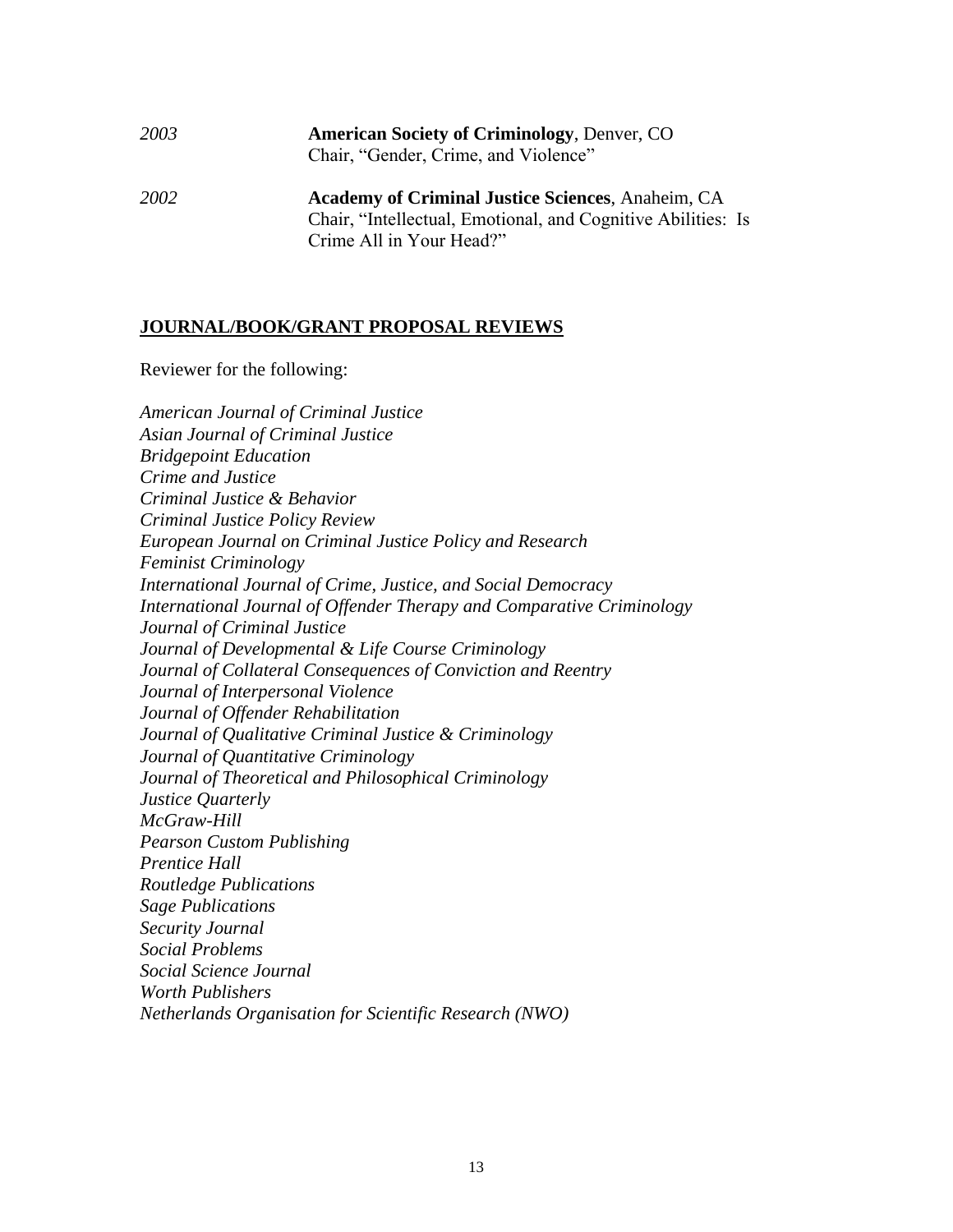#### **RESEARCH INTERESTS**

| <b>Effectiveness of Correctional Programs</b> |
|-----------------------------------------------|
|                                               |
|                                               |

#### **TEACHING INTERESTS**

Introduction to Criminal Justice Introduction to Corrections Criminology Advanced Criminology Gender, Race, and Crime Capstone Seminar Deviance and Social Control Research Methods

#### **TEACHING EXPERIENCE**

*2004-present* **Seattle University,** Seattle, WA 98122

#### **Undergraduate Graduate**

Introduction to Criminal Justice Advanced Criminological Theory Deviance and Social Control Feminist Criminology Criminal Justice Statistics Qualitative Research Methods Criminal Justice Research Methods Gender, Race, & Crime Senior Synthesis

Criminology Criminal Justice Capstone Seminar

*2001-2004* **University of Nevada, Las Vegas,** Las Vegas, NV 89154

#### **Undergraduate Graduate**

Introduction to the Administration of Justice Proseminar on Theory Women and Crime

*1998-2001* **University of Cincinnati,** Cincinnati, OH 45221

#### **Undergraduate**

Introduction to Criminology Introduction to Corrections Probation, Parole, and Community Treatment Organizational and White-Collar Crime Survey of Courts Analysis of Sexual Assault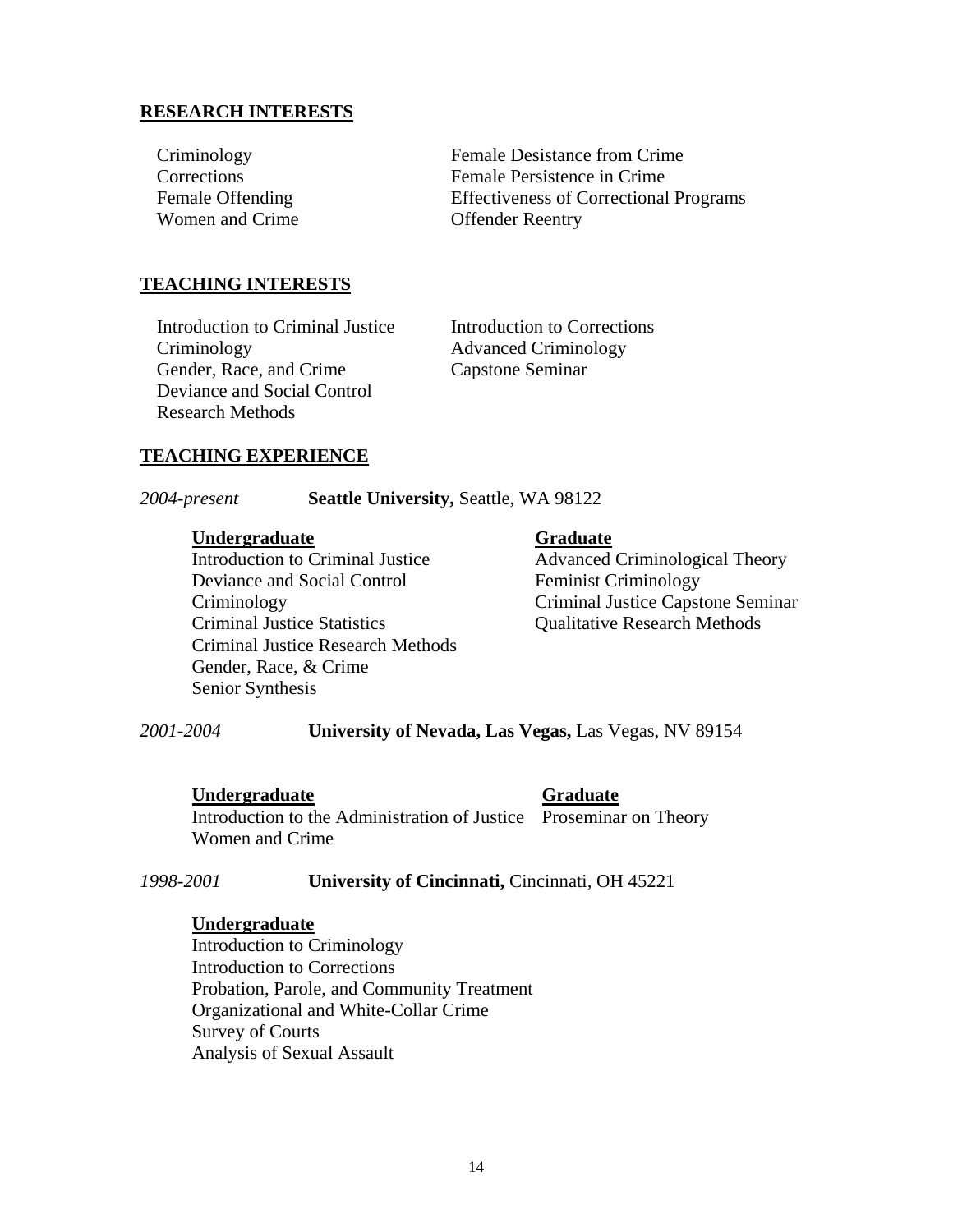#### **UNDERGRADUATE STUDENT COMMITTEES**

Honors Thesis Directed (Chair)

- 2008 Ilya "Shawn" Kaminsky (Criminal Justice, Seattle University)
- 2014 Nicolas Morrell (Criminal Justice, Seattle University)
- 2016 Kabrianna Tamura (Criminal Justice, Seattle University)

Honors Thesis Committee Member

2010 Mychal Hatae (Social Work, Seattle University)

#### **GRADUATE STUDENT COMMITTEES**

#### Thesis Directed (Chair)

- 2011 "The exploration into the progression of drug use and the transition from drug selling to drug use" Sadora Anderson (Criminal Justice, Seattle University)
- 2011 "Why Banks Become Victims of Robbery: An Analysis on Target Hardening Characteristics" Courtney Butchard (Criminal Justice, Seattle University)
- 2013 "Adolescent Suicide: A generation's justifications for engaging in suicidal behavior" Kyle Schwab (Criminal Justice, Seattle University)
- 2013 "Emotionality and Public Perception of Guilt: How the Media Portrayal of High Profile Homicide and Missing Person Cases Affect the Public Perception of Guilt" Laura Polson (Criminal Justice, Seattle University)
- 2015 "Jails and Prisons: De Facto Psychiatric Hospitals of Today" Judith Poston (Criminal Justice, Seattle University)
- 2015 "Identifying Victims of Sex Trafficking in the United States: The Ability of Law Enforcement to Correctly Identify Victims and Refer to Culturally Appropriate Services" Stephanie Martinez (Criminal Justice, Seattle University)
- 2015 "Human Trafficking in the United States: Public Knowledge and Recognition of Human trafficking in the U.S." Megan Moshe (Criminal Justice, Seattle University)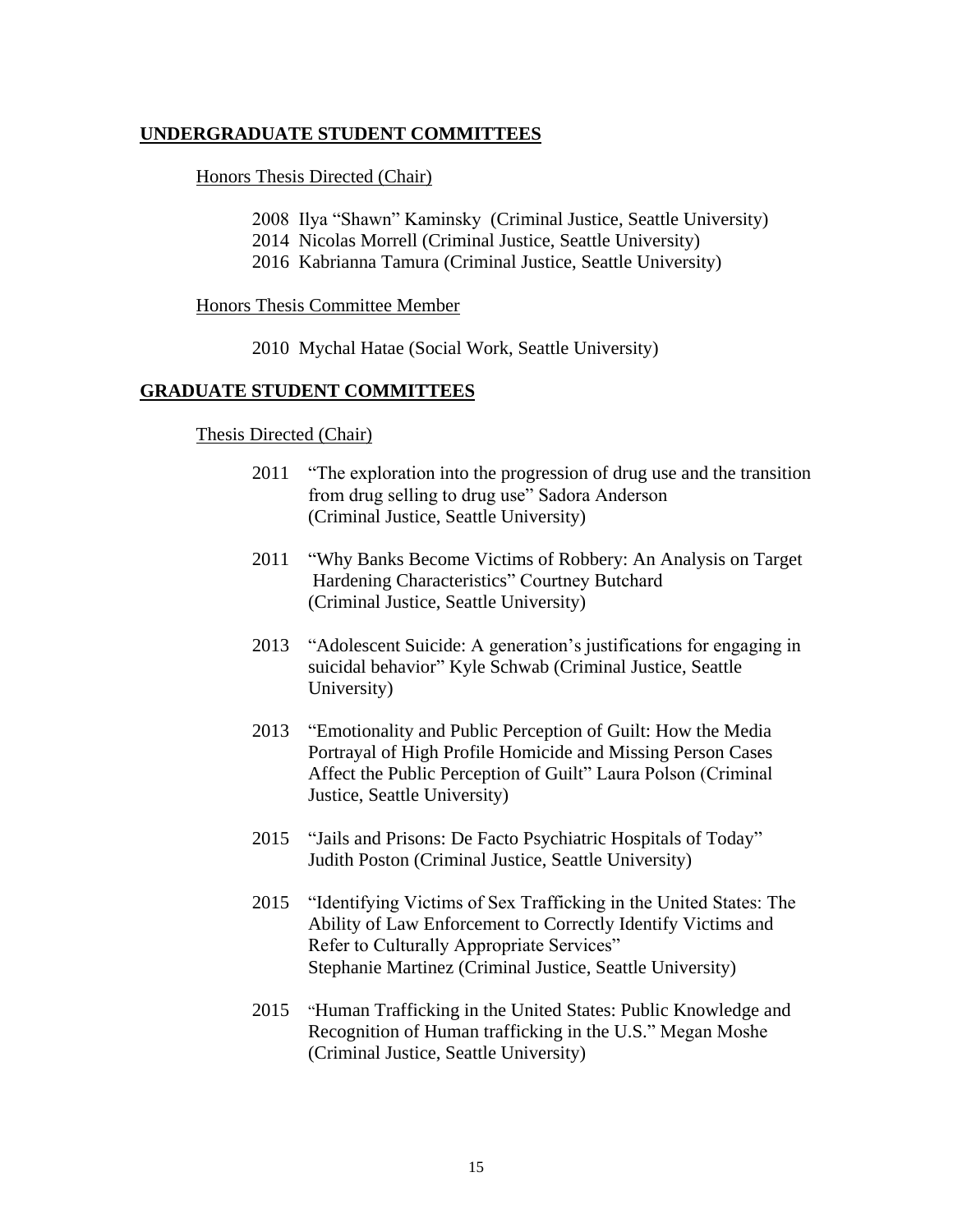- 2016 "Evaluative Study of the Hepatitis Education Project in WA Dept. of Corrections Facilities" Cecilie Wilhelm (Criminal Justice, Seattle University)
- 2018 "Sorority Women's Perceptions of Victims' Services on an Urban Campus" Andrea Giuffre (Criminal Justice, Seattle University)
- 2019 "Deafness and Trauma: A Comparison of Deaf and Hearing Domestic Violence Survivors" Kabrianna Tamura (Criminal Justice, Seattle University)
- 2020 "Addressing Racial Disproportionality in the Juvenile Justice System: An Evaluation of the King County Juvenile Court 180- Program" Stephanie Jones (Criminal Justice, Seattle University)
- 2021 "An Unguarded Wasteland: An Examination of Online Identity Theft Using Routine Activities Theory" Kelsey Coke-Churchill (Criminal Justice, Seattle University)
- 2022 "A Formative Evaluation of Washington Prison Animal Programs" Kim Satterfield (Criminal Justice, Seattle University)

#### Thesis Committee Member

- 2003 "Overcrowding and Its' Effects on Inmate Violent Behavior in Prison" John C. DeVaney (Criminal Justice, UNLV)
- 2003 "Female Homicide" Maria Aldaco (Criminal Justice, UNLV)
- 2004 "Drug Control Policy in the United States and Switzerland" Leonardo Salas (Criminal Justice, UNLV)
- 2005 "Determining Capable Guardians in Rape Incidents" Alicia Boots (Criminal Justice, UNLV)
- 2005 "Prior Abuse as a Risk Factor for Specialized Crime Among Female Offenders" Magann Jordan (Criminal Justice, UNLV)
- 2012 "Restorative Retelling: A program analysis with observation" Kalli Foster (Criminal Justice, SU)
- 2013 "A Review of Law Enforcement Lineup Procedures" Lynn Slaughter (Criminal Justice, SU)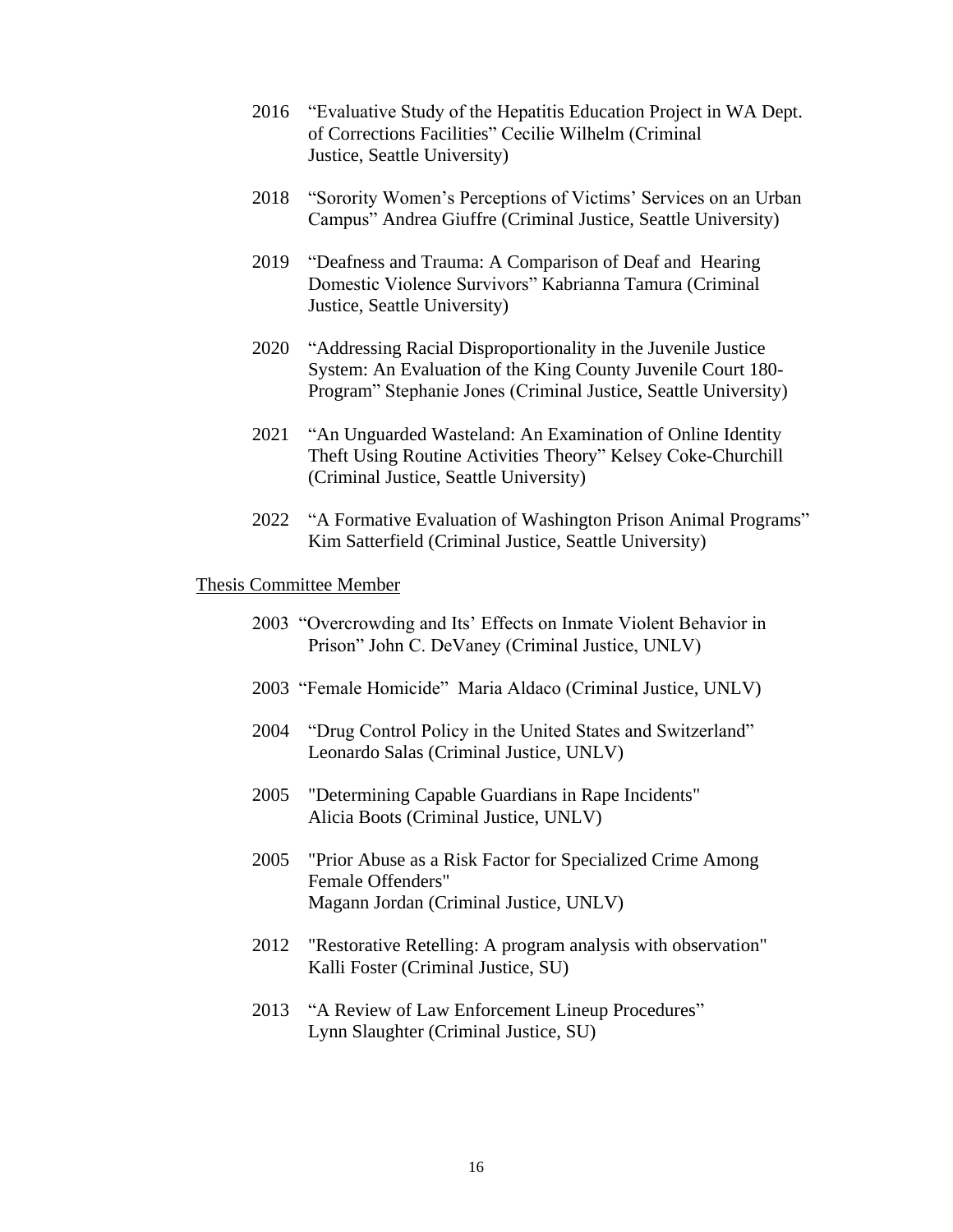- 2013 "Poetic Justice or Faulty Speculation?: The effect of federal asset forfeiture programs on crime and criminal organizations in the United States Lauren Jay (Criminal Justice, SU)
- 2014 "The Unknown Perpetrator: The Study of the Female Offender in Homicide Followed by Suicide" Samantha Jasso (Criminal Justice, SU)
- 2014 "Housing Community Corrections Violators in Prison Rather Than Jail: The Impact on Prison Culture" Cathy Kopoian (Criminal Justice, Seattle University)
- 2015 "Exiting Prostitution and the Role of Seattle's Stay Out of Areas of Prostitution (SOAP) Orders" Elisabeth Krappen (Criminal Justice, SU)
- 2015 "How is Restorative Justice Applied to Domestic Violence Across the United States" Tonya Cole (Criminal Justice, SU)
- 2015 "Supportive Housing Outcomes for Former Offenders: A Comparative Analysis of Criminal History as a Predictor of Success During Tenancy" Emma Grochowsky (Criminal Justice, SU)
- 2015 "Latino Immigrant Victimization and Interactions with the CJ System" Justine Rueda (Criminal Justice, SU)
- 2016 "Interrogation Policies and Procedures: U.S. Law Enforcement Agencies Alex Thomas (Criminal Justice, SU)
- 2017 "United States Probation and Pretrial Services Western Washington District Drug Reentry Alternative Model: Executive Team Process Evaluation" Raymond Cowles (Criminal Justice, SU)
- 2020 "Understanding the Unstably Housed: Assessing the Offending Patterns and Systemic Gaps of Young Adults that are "Doubling Up" in Washington State" Chelsea Perry (Criminal Justice, SU)
- 2022 "Race and Psychopathy: Literature Review and Case Study of Serial Killer George Russell" Joslyn Wallenborn (Criminal Justice, SU)
- 2022 "An Epidemic of Military Sexual Trauma" Heather McDonald (Criminal Justice, SU)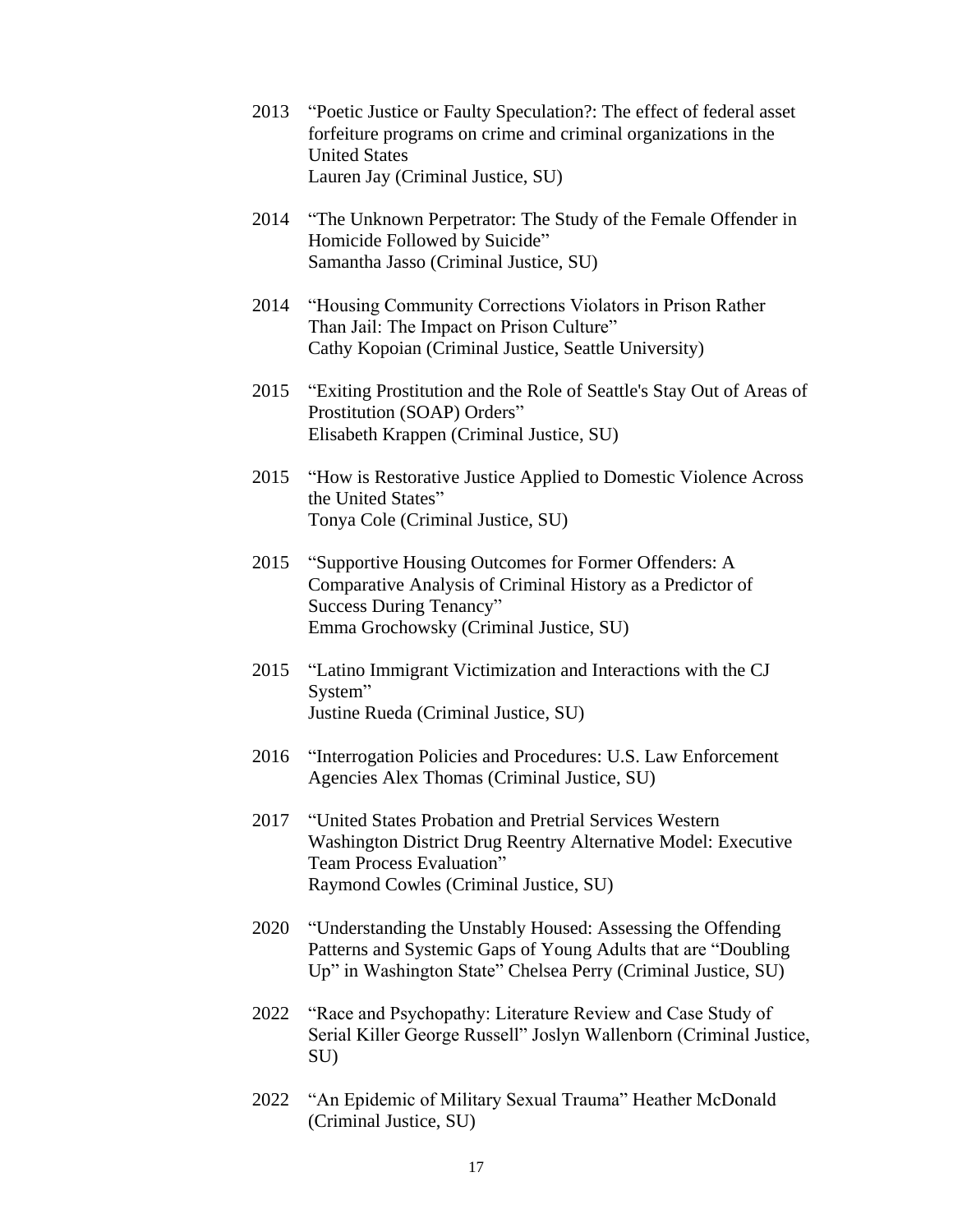#### Graduate Degree Committee Member

2010 "Individual Learning, Refection, and Synthesis Paper" Felicia Guidry (Organization Systems Renewal, Seattle University)

#### Dissertation Committee Member

- 2003 "Violence Patterns in Subtypes of First-Degree Murderers" Erin Warnick (Psychology, UNLV)
- 2018 "Prostitution and Human Trafficking: An Examination of Identity, Language, Laws, Services, and Courts" Teneshia Thurman" (Criminology, Law, & Society, George Mason University)

## **TEACHING WORKSHOPS ATTENDED**

| 2004-present | <b>SU Center for Excellence in Teaching and Learning</b>                                       |  |  |
|--------------|------------------------------------------------------------------------------------------------|--|--|
|              | Academic Rigor: Promoting Deep Approaches to Learning<br><b>Optimizing Student Teams</b>       |  |  |
|              | Beauty in the Ivory Tower: How Appearance Affects What<br>Happens in the Classroom             |  |  |
|              | Encouraging students to read: Incentives, disincentives, and raising<br>the bar intellectually |  |  |
|              | PowerPoint: Always for good, never for evil!                                                   |  |  |
|              | Responding to Challenges in the Classroom: Disruptive Student<br><b>Behavior</b>               |  |  |
|              | The Art of Good Discussions                                                                    |  |  |
|              | Thinking Outside the Box: Promoting Students' Independent<br><b>Thinking Skills</b>            |  |  |
|              | Using Early Course Evaluations to Improve Teaching and<br>Learning                             |  |  |
|              | What Makes This So Hard to Understand? Recognizing and                                         |  |  |
|              | Reducing Language Obstacles in the Classroom                                                   |  |  |
| 2002-2004    | <b>UNLV Teaching &amp; Learning Center</b>                                                     |  |  |
|              | <b>Examples and Trick Questions</b>                                                            |  |  |
|              | Cooperative Learning using Digital Technologies                                                |  |  |
|              | Critical Thinking at UNLV                                                                      |  |  |
|              | Deterring Plagiarism in the Electronic Environment                                             |  |  |
|              | In a World That is Information Rich, Teach Information Smart                                   |  |  |
|              | Panel Discussion of Copyright Issues in Education                                              |  |  |
|              | Service Learning                                                                               |  |  |
|              | <b>Teaching Adult Students</b>                                                                 |  |  |
|              | <b>Teaching Large Classes</b>                                                                  |  |  |
|              | Teaching Online: More than Buttons and Software                                                |  |  |
|              | <b>Teaching Portfolios</b>                                                                     |  |  |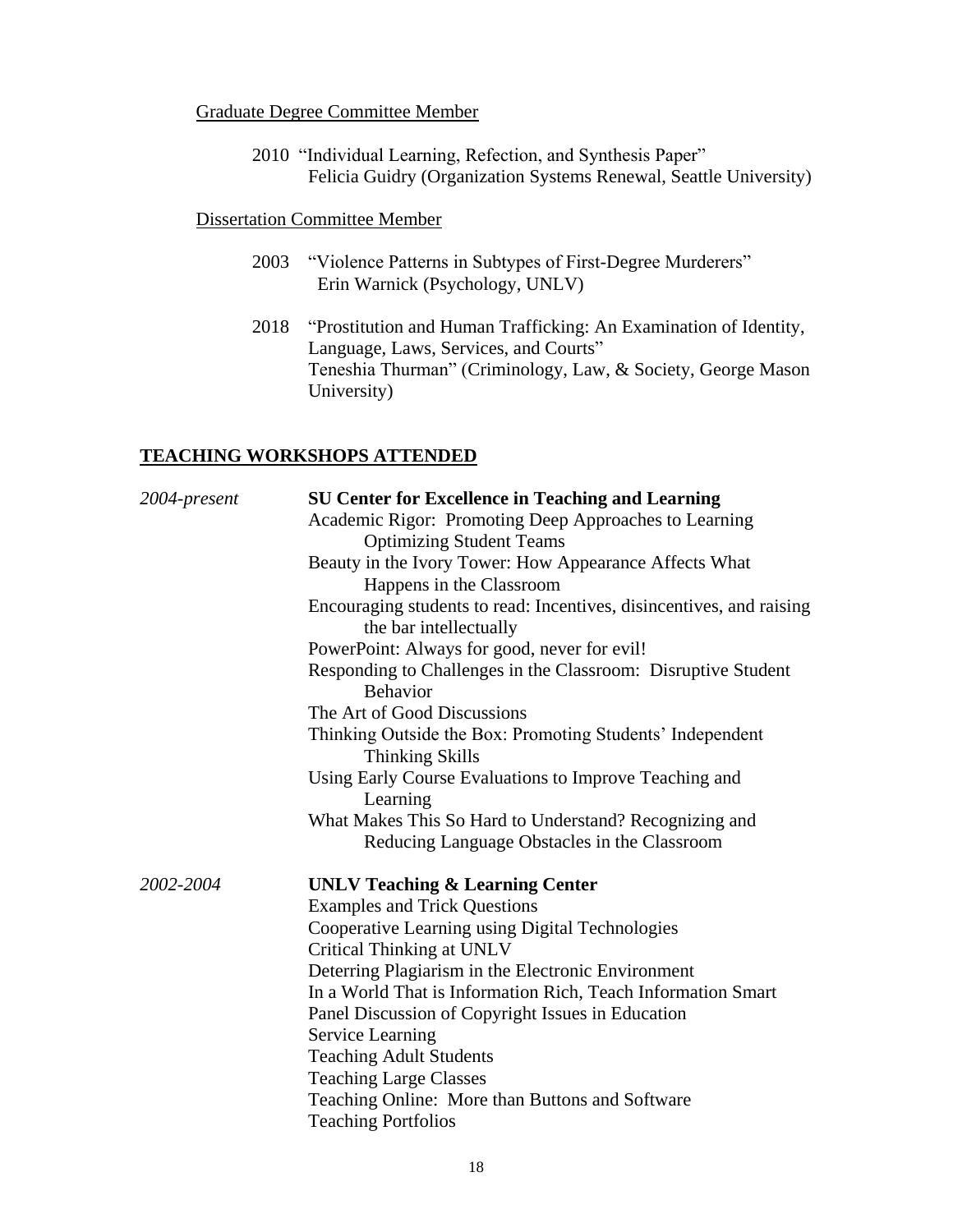Teaching with PowerPoint-Beyond the Basics Technology Integration at UNLV Testing Options The Syllabus—On Paper and Online Visualizing a Proactive Response to Student Course Evaluations WebCT Training: Basic (6 hour training) WebCT Training: Intermediate (6 hour training) WebCT Training: Advanced (6 hour training)

#### **SERVICE**

#### Department

Graduate Director, 2008-present (sabbatical, 2010-2011, 2017-2018) Internship Director, 2008-2010 Interim Chair, 2008 (Spring), 2014 (Spring) Criminal Justice Personnel Committee, 2013-present Criminal Justice Advisory Board Member, 2004-present Criminal Justice Recruitment Committee, 2006-2011, 2014, 2018 Criminal Justice Faculty Library Liaison, 2004-2016, 2018-present Criminal Justice Thesis Selection Committee, 2013-present Criminal Justice IRB Sub-Committee, 2007-present Criminal Justice Course Outcomes Sub-Committee, 2008-2010 Criminal Justice Technology Committee, 2011-2013 Faculty Advisor: Seniors/Graduate Students, 2004-present Alpha Pi Sigma, Faculty Advisor, 2004-2010 Criminal Justice Club, Faculty Advisor, 2005-2010 CSCEP Representative, 2006-2011

#### College

Events Committee Member, 2007-2009 College Rank & Tenure Committee, 2009-2013 (sabbatical, 2010-2011) College Rank & Tenure Committee, Ad-Hoc Professor Committee, 2017, 2018, 2019 Marketing Director Search Committee Member, 2009-2010 Graduate Student Scholarship Award Committee Member, 2009, 2012, 2014, 2016 College Scholarship Awards Committee Member, 2016 Internship Committee, 2008-2010 Graduate Directors Executive Committee, 2008-present Graduate Curriculum Committee, 2013-2019 Scholastic Competition Committee Member, 2005-2006

#### University

Graduate SEP Steering Council Committee Member, 2012-2013 Search Committee: Associate Provost in Research and Graduate Education, 2012 Search Committee: Career Development Services, 2007-2008 Student Conduct Review Committee, 2004-2005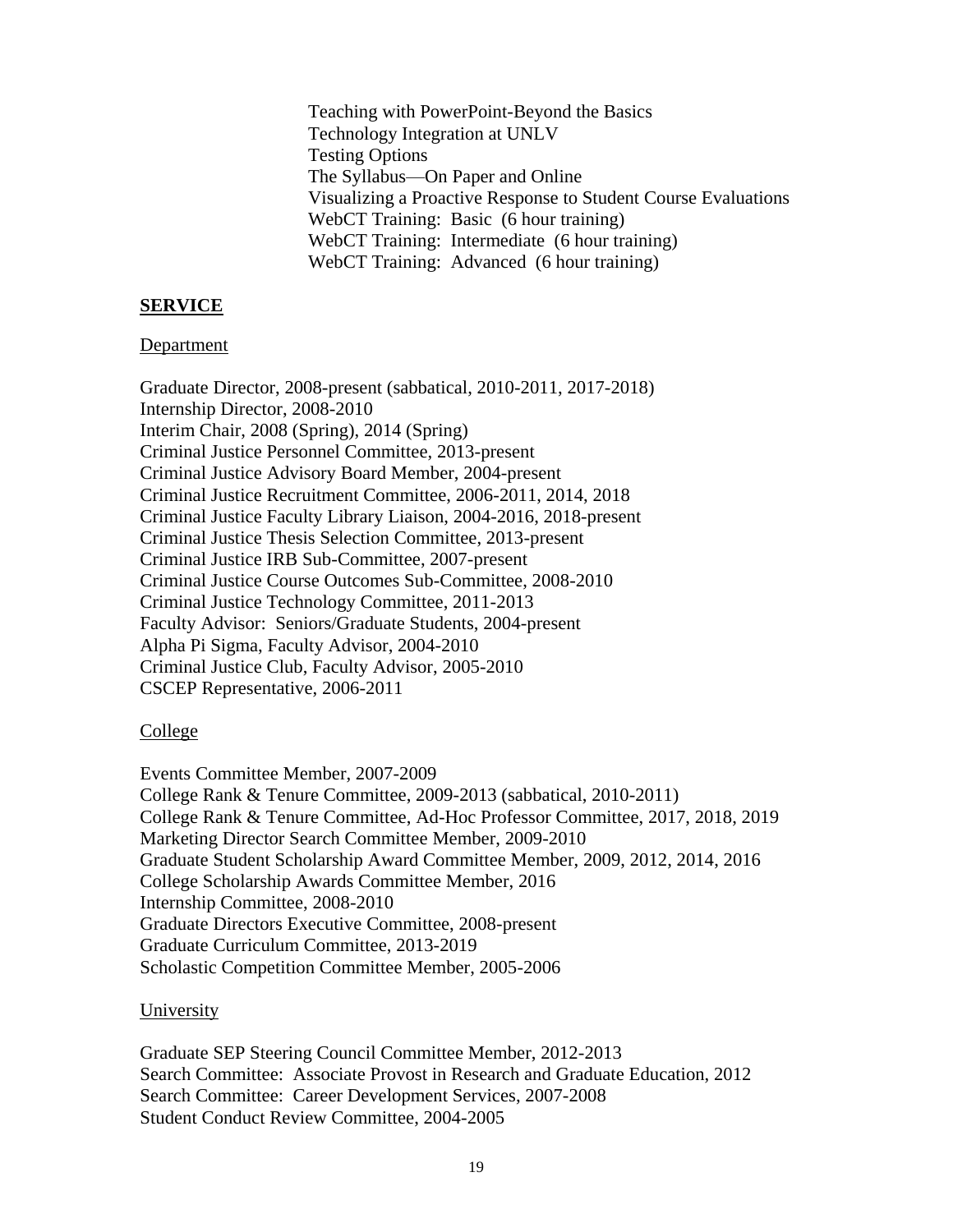#### Discipline

Co-Editor, *Criminology, Criminal Justice, Law & Society*, 2017-present A.C.J.S, Assisted with Local Program Arrangements, 2005-2006 Western Society of Criminology, Assisted with Local Program Arrangements, 2005-2006 A.S.C. Ethics Committee, 2004-2005 A.C.J.S., Donal MacNamara Award Committee Member, 2011-2012 A.S.C. Invited Panel Member for Annual Conference, "Professional Development: Integrating Teaching with the Real World," 2014 A.S.C., Program Member Chair, "Types of Offending," 2015-2016 W.S.C., Panel Conference Chair, "Contemporary Issues in Corrections III," 2019 A.S.C. Abstract Submission Committee, 2016

#### **Community**

Seattle Work Release Advisory Board, 2008-2016 RN Little League Board Member, Secretary, 2017-2018 Evergreen Academy Parent Volunteer, 2010-2017 Rosa Parks Elementary School Parent Volunteer, 2017-2018 Evergreen Middle School Parent Volunteer, 2016-present Lake Washington School District H.S. Volunteer, 2020-present Green Redmond Volunteer, 2018-present Invited panelist: "Women in the workplace: Is the glass ceiling broken? 2010, *King County Department of Adult and Juvenile Detention* Invited speaker: "Offender Reentry" 2012, *Pioneer Human Services*  Invited panelist: "Women Incarcerated: The impacts on families and friends left behind" 2015, *King County Department of Adult and Juvenile Detention* Evidence-Based Planning Committee Member, 2015-2017 *U.S. Federal Probation and Pretrial Services, Seattle*

#### At UNLV

*2001-2004* Curriculum Committee, Department of Criminal Justice Graduate Committee, Department of Criminal Justice Recruitment Committee, Department of Criminal Justice Scholarship Committee, Department of Criminal Justice Technology Committee, Department of Criminal Justice Faculty Development Leave Committee, UNLV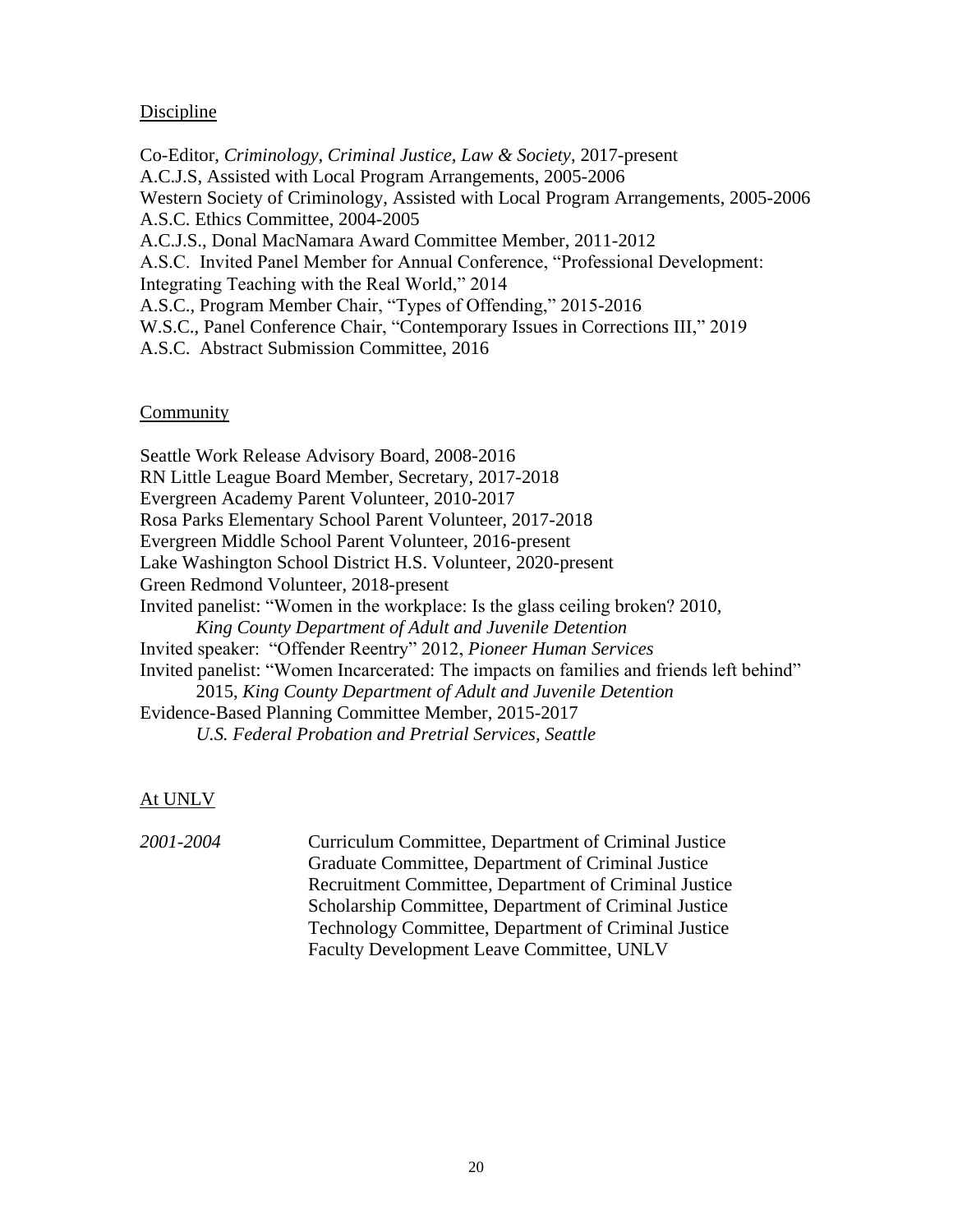# **AWARDS**

| 2020               | Outstanding Academic Advisor Award, College of Arts & Sciences                                     |  |
|--------------------|----------------------------------------------------------------------------------------------------|--|
| 2016               | Arts & Sciences Research Award, \$750, SU                                                          |  |
| 2015               | Outstanding Scholarship Award, \$1000, College of Arts & Sciences                                  |  |
| 2011               | Arts & Sciences Research Award, \$500, SU                                                          |  |
| 2011               | Outstanding Service Award, \$1000, College of Arts & Sciences                                      |  |
| 2007               | Outstanding Service Award, Academy of Criminal Justice Sciences                                    |  |
| 2007               | Social Justice Seminar, \$1000, SU                                                                 |  |
| 2006               | Academic Service Learning Faculty Fellows Program Award                                            |  |
| 2006               | Faculty Appreciation Award, Criminal Justice Club                                                  |  |
| 2005               | Academic Service Learning Faculty Fellows Program, \$1000, SU                                      |  |
| 2004               | Arts & Sciences Research Award, \$500, SU                                                          |  |
| 2002               | \$925 Travel Award from the University Faculty Travel<br>Committee, UNLV                           |  |
| 2000-2001          | Received a graduate teaching assistantship from the University of<br>Cincinnati                    |  |
| 1999-2000          | Received a graduate teaching assistantship from the University of<br>Cincinnati                    |  |
| 1996-2001          | Received a University Graduate Scholarship from the University<br>of Cincinnati                    |  |
| 1996               | Received the College of Sciences and Mathematics Citizenship<br>Award from Wright State University |  |
| <b>RECOGNITION</b> |                                                                                                    |  |
| 2011               | In the March 2011 issue of the Journal of Criminal Justice                                         |  |

| <i>ZUTT</i> | In the March 2011 issue of the Journal of Criminal Justice<br>Education, I retained my rank as $1$ of 20 top female scholars in<br>Criminology/Criminal Justice of women coming out of Criminal<br>Justice/Criminology Ph.D. programs in the years 1996-2006. |
|-------------|---------------------------------------------------------------------------------------------------------------------------------------------------------------------------------------------------------------------------------------------------------------|
| 2011        | Center for the Study of Justice in Society Faculty Fellow, SU<br>(selected)                                                                                                                                                                                   |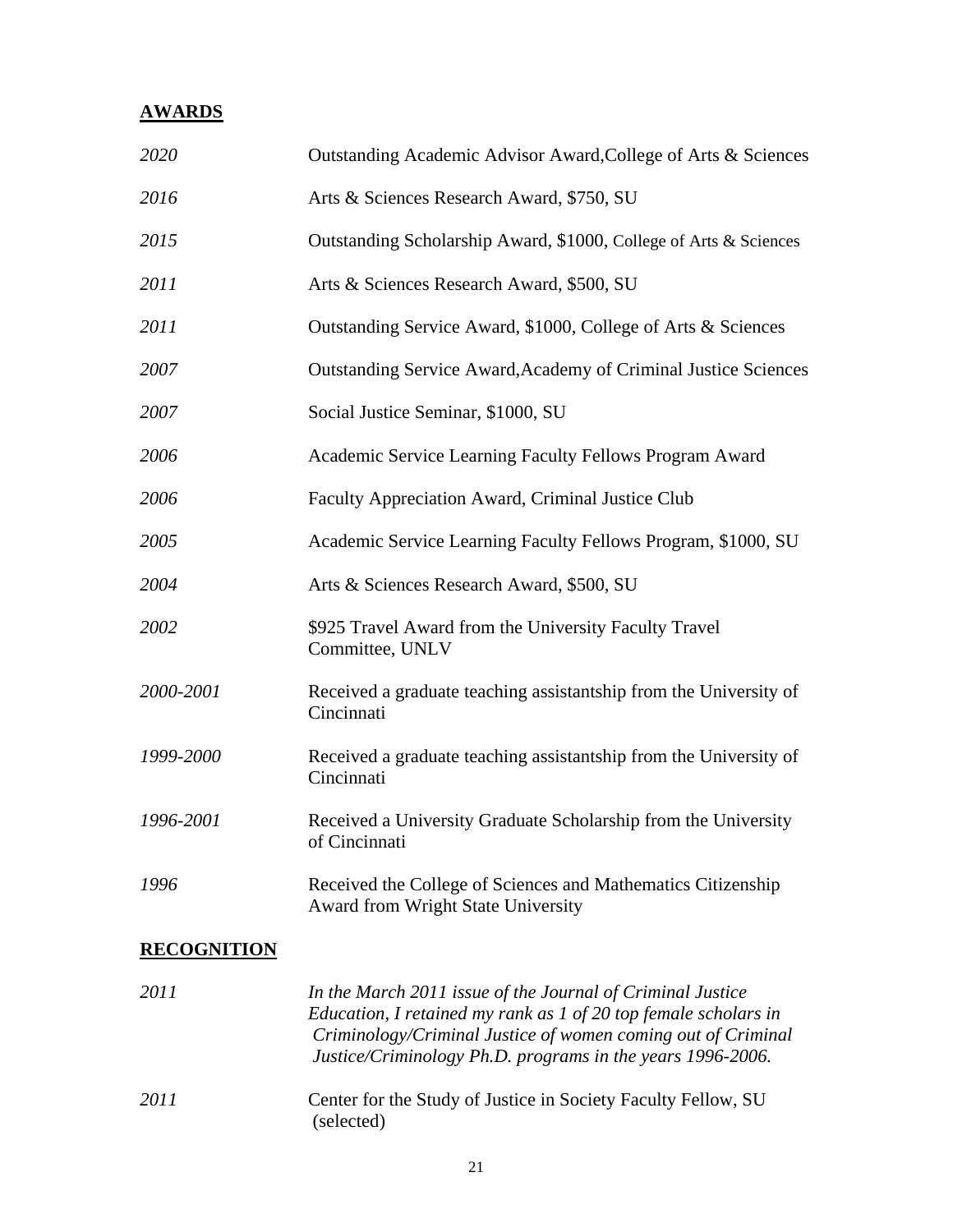| 2007                 | In the November 2007 issue of the Journal of Criminal Justice<br>Education, I was listed as 1 of 20 top female scholars in<br>Criminology/Criminal Justice of women coming out of Criminal<br>Justice/Criminology Ph.D. programs in the years 1996-2006. |  |
|----------------------|----------------------------------------------------------------------------------------------------------------------------------------------------------------------------------------------------------------------------------------------------------|--|
| 2005-2007            | Academic Service-Learning Fellows Program Participant, SU<br>(selected)                                                                                                                                                                                  |  |
| 2003                 | University Teaching and Learning Center<br><b>Completion of WebCT Training Series</b>                                                                                                                                                                    |  |
| 2003                 | Jean Nidetch Women's Center<br>Sexual Assault Prevention and Education Program                                                                                                                                                                           |  |
| 2002<br><b>MEDIA</b> | University Teaching and Learning Center<br>Participation in TLC workshops<br><b>Learning Enhancement Services</b><br>Accommodating Students with Disabilities at UNLV                                                                                    |  |
| 2015                 | "Cushy time on clock for King County criminal offenders." Interviewed<br>by King 5 News. April 30, 2015.                                                                                                                                                 |  |
| 2013                 | "Creating a Welcome Mat for Westlake Park." Quoted in the Seattle<br>Times. October 16, 2013.                                                                                                                                                            |  |
| 2008                 | "Female Sex Predators Hard to Understand." Quoted in the<br>The Galveston County Daily News. February 24, 2008.                                                                                                                                          |  |
| 2003                 | "Girls on the Verge." Interviewed and quoted for the Las Vegas Mercury.<br>October 16, 2003.                                                                                                                                                             |  |

# **PROFESSIONAL AFFILIATIONS**

| 1997-present | <b>Academy of Criminal Justice Sciences</b> |
|--------------|---------------------------------------------|
|              |                                             |

- *1998-present American Society of Criminology*
- *2008-present Western Society of Criminology*